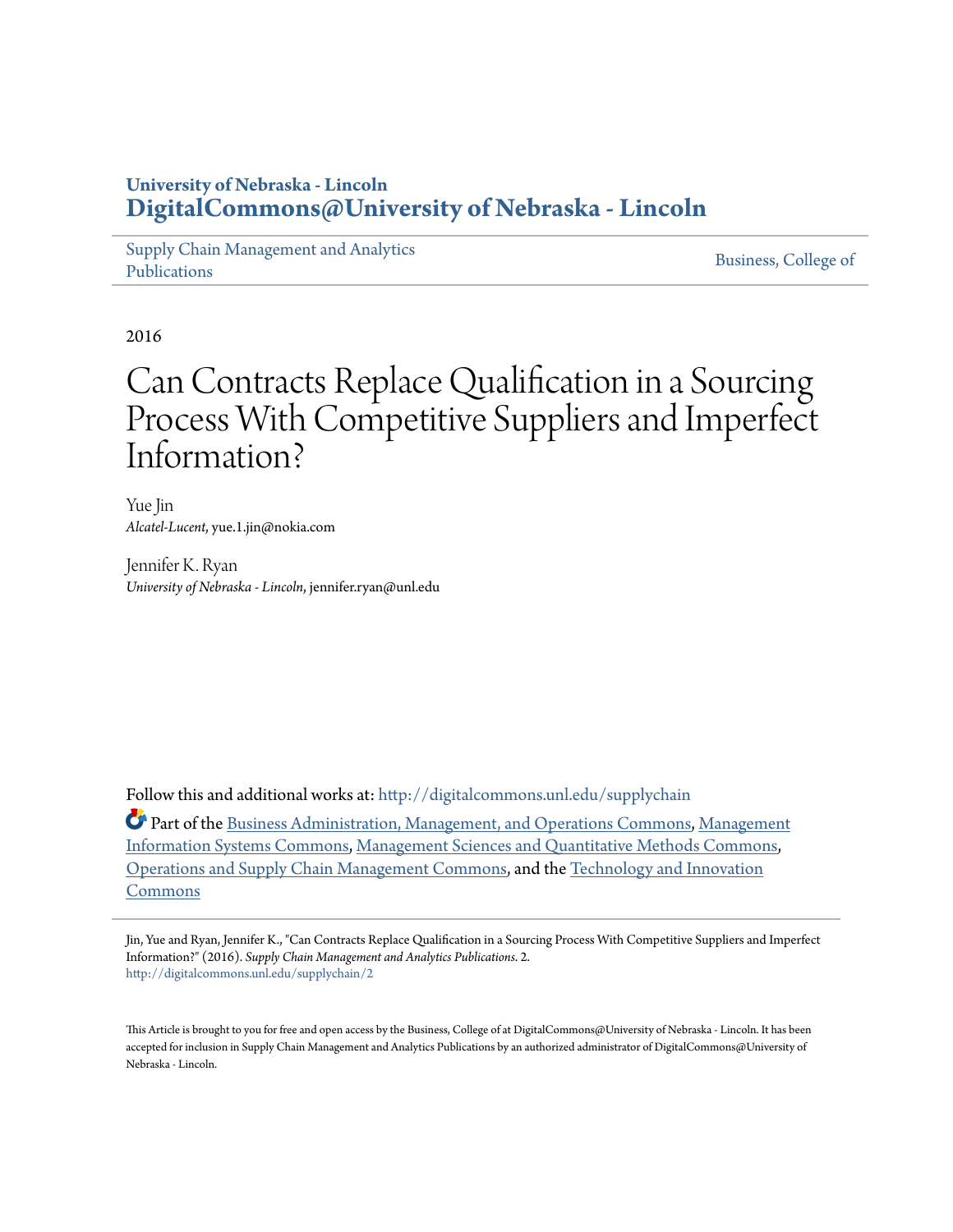# Can Contracts Replace Qualification in a Sourcing Process With Competitive Suppliers and Imperfect Information?

Yue Jin and Jennifer K. Ryan

*Abstract***—This paper considers a manufacturer who outsources the production of a product to multiple competing suppliers, who differ in their cost structures and in their capabilities for producing high-quality products. The manufacturer must design the sourcing process to ensure that the selected supplier has sufficient quality capability, while encouraging competition among the suppliers. We develop and analyze a mathematical model of performancebased contracting, a sourcing method that is appropriate when the manufacturer has imperfect information regarding the suppliers' costs and capabilities. We compare the performance of performance-based contracting with that of a two-stage sourcing process, an alternative sourcing method that is more commonly used in practice. The theoretical results and managerial insights derived from this research can enable manufacturing firms to improve the management of their sourcing processes. In particular, we demonstrate that performance-based contracting with a symmetric linear penalty/reward function will always outperform the two-stage sourcing process from the perspective of the buyer and that the optimal penalty/reward rate is less than or equal to the unit warranty cost. In addition, performance-based contracting generally leads to a higher quality level provided by the winning supplier. However, the winning supplier is generally better off under the two-stage sourcing process.**

#### *Index Terms***—Auction mechanisms, procurement, sourcing.**

#### I. INTRODUCTION AND MOTIVATION

**RECENT** years have seen an increase in the use of out-<br>sourcing in a variety of industries, with the goal of reducing costs and obtaining operational efficiencies [1]. As a result, manufacturers must make strategic decisions regarding the design of their sourcing processes, including how to qualify potential suppliers and how to select among the set of potential suppliers. Recent years have also seen an increase in the use of procurement auctions as part of the sourcing process [2]. Auctions can induce competitive bidding, resulting in increased competition between suppliers and reduced procurement costs [3].

Sourcing process design, including the design of auctionbased mechanisms, can be complex due to a number of

Digital Object Identifier 10.1109/TEM.2016.2569475

factors. First, manufacturers often care about attributes besides just price, including quality, reliability, and payment terms. A second source of complexity arises when the manufacturer has imperfect information regarding the suppliers' characteristics. Finally, sourcing process design is complex due to the fact that the nature of that process can influence the product characteristics or attributes offered by the suppliers. Suppliers choose their bidding strategies, including how they set the nonprice attributes, such as product quality, in order to maximize their chance of winning the buyer's business, while simultaneously minimizing their costs. Thus, how the buyer evaluates bids will influence the suppliers' bidding strategies and product offerings.

#### *A. Multiattribute Procurement Mechanisms*

There are a number of alternatives for selecting among suppliers when the buyer cares about multiple attributes. Engelbrecht-Wiggans *et al.* [4] provide the following categorization. Under request for quotation (RFQ) and request for proposal (RFP), the buyer provides detailed specifications to the suppliers. Under RFQ, the suppliers are required to meet the specifications and the buyer selects among those suppliers based on cost. Under RFP, the suppliers submit proposals which are evaluated by the buyer, with the contract awarded to the best overall supplier, as determined by the buyer, perhaps through the use of a score function. Reverse auctions are "structured" versions of the RFQ and RFP mechanisms. Price-based (PB) reverse auctions are analogous to an RFQ. They are binding, i.e., the buyer commits in selecting the supplier with the lowest bid price. Buyer-determined (BD) reverse auctions are analogous to an RFP. They are not binding, i.e., the buyer can select the winning supplier as she sees fit. Multiattribute auctions allow suppliers to bid on multiple dimensions, rather than just price. The buyer evaluates bids using a score function which converts the bid into a single number. These auctions are not widely used in practice [5], [6].

Additional mechanisms for selecting among suppliers with multiple attributes include a two-stage sourcing process (TSP) and performance-based contracting (PBC). In a TSP, the first stage is the qualification stage, in which the potential suppliers are screened for various nonprice capabilities. The second stage is the supplier selection stage, in which the qualified suppliers are invited to compete in a price-only procurement auction [7], [8]. Under PBC, the suppliers participate in a priceonly reverse auction. After the contract is awarded, the winning supplier is assessed a penalty (or reward) based on his

Manuscript received September 25, 2015; revised March 14, 2016; accepted April 20, 2016. Date of publication June 08, 2016; date of current version July 15, 2016.

Y. Jin is with Bell Labs Ireland, Alcatel-Lucent, Dublin 15, Ireland (e-mail: yue.1.jin@nokia.com).

J. K. Ryan is with the College of Business Administration, University of Nebraska, Lincoln, NE 68588 USA (e-mail: jennifer.ryan@unl.edu).

This paper has supplementary downloadable material available at http:// ieeexplore.ieee.org.

Color versions of one or more of the figures in this paper are available online at http://ieeexplore.ieee.org.

<sup>0018-9391 © 2016</sup> IEEE. Personal use is permitted, but republication/redistribution requires IEEE permission. See http://www.ieee.org/publications\_[standards/publications/rights/index.html](http://www.ieee.org/publications_standards/publications/rights/index.html) for more information.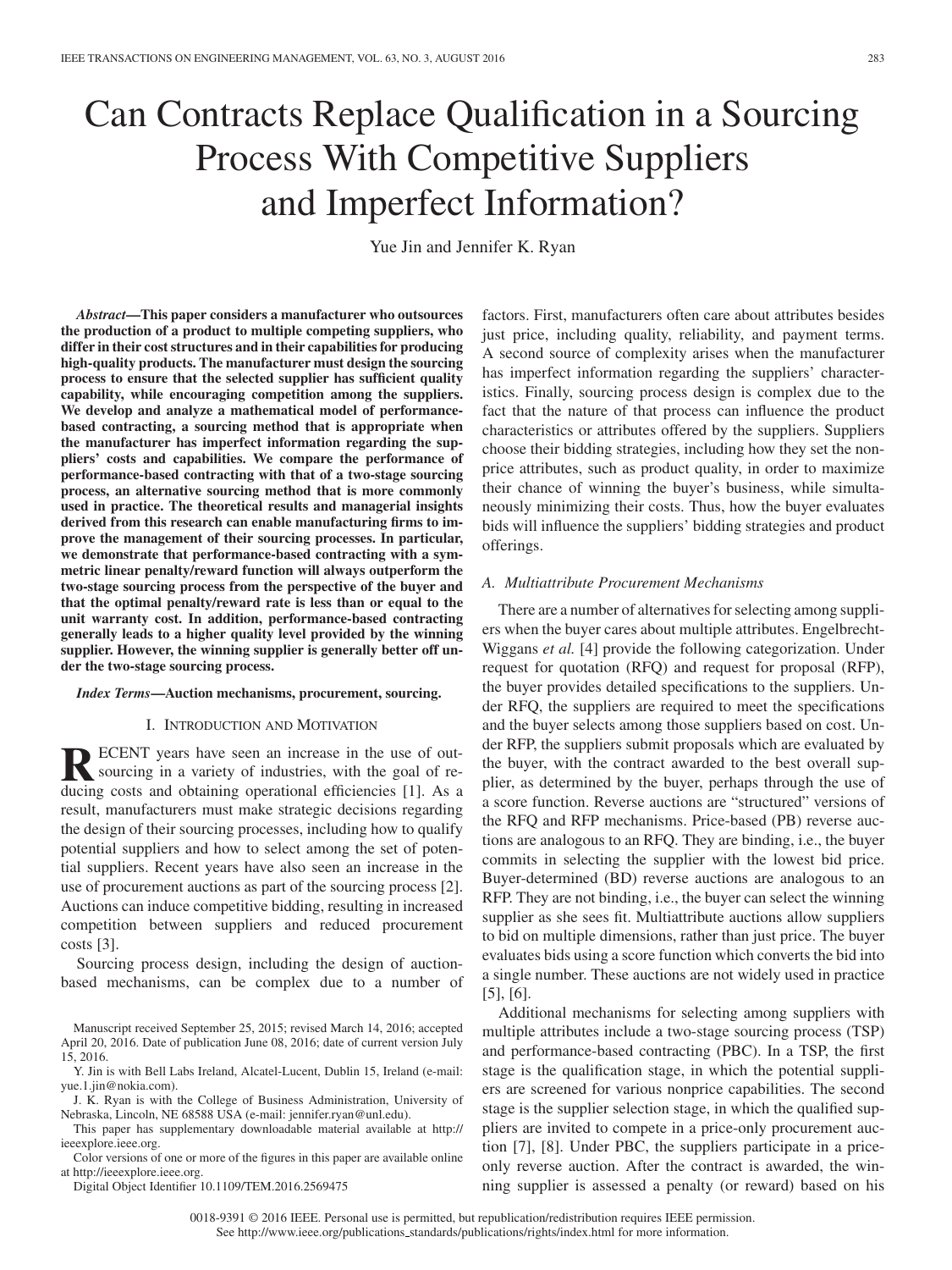realized performance. PBC is useful when the suppliers' nonprice attributes are unknown to the buyer at the time of bidding [9]. PBC is also referred to as a fixed price auction with incentives [10].

Given the growth in the use of procurement auctions, there has been significant interest in comparing the performance of these alternative approaches, both theoretically and empirically. Engelbrecht-Wiggans *et al.* [4] compare RFQ (or PB auctions) with RFP (or BD auctions) and find that the buyer's choice will depend on the number of potential suppliers, as well as the correlation between the cost and the nonprice attribute. Chang [9] uses behavioral experiments to compare PBC, PB auctions, and TSP and finds that PBC provides a higher surplus to the buyer.

#### *B. Problem Statement and Related Literature*

We study a manufacturer who outsources the production of a product to competing suppliers, who differ in their cost structures, as well as in their capabilities for producing high-quality products. The manufacturer has imperfect information regarding the suppliers' costs and quality capabilities. In contrast to much of the literature, we model the suppliers' quality endogenously, i.e., the suppliers select their quality based on the incentives induced by the sourcing process, as designed by the buyer, subject to their exogenously specified quality capabilities. We study how the manufacturer can design the sourcing process to 1) ensure that the selected supplier has sufficient quality capability to produce a high-quality product, and 2) encourage competition among the potential suppliers in order to reduce procurement costs. In addition, we consider how imperfect information regarding the suppliers' quality capabilities can be incorporated into procurement process design in practice.

We do not focus on the design of a new procurement mechanism. Instead, we compare the performance of two mechanisms that are commonly used in practice: 1) TSP; and 2) PBC. Both mechanisms consider the suppliers' quality capabilities, but still allow supplier selection to be conducted using a price-only procurement auction. In addition, both TSP and PBC are appropriate when, initially, there is uncertainty regarding the suppliers' quality capabilities. PBC assesses the penalty/reward after the bidding process, when the winning supplier's quality level is realized, while TSP involves a prebidding qualification stage in which the buyer learns about the suppliers' quality capabilities. Despite the similarities between TSP and PBC, there are some differences.

- 1) TSP has been more widely used, including in defense procurement [11], as well as in the telecommunications [7], [8], pharmaceutical [12], and automotive [13] industries. On the other hand, PBC is commonly used in federal and state government procurement [9], [10].
- 2) Previous literature [7], [8] has demonstrated that TSP has a significant limitation: because supplier selection is based only on price, TSP provides no incentive for the suppliers to offer quality levels beyond the manufacturer's specification. In contrast, PBC offers the suppliers a penalty/reward based on their realized performance relative to a quality target. Thus, if properly designed, PBC can be used to

induce the suppliers to offer quality levels that exceed the target.

- 3) TSP has a qualification stage in which quality is assessed prior to supplier selection. Under PBC, quality is evaluated after the contract is awarded, based on realized performance. This implies that any quality problems may be discovered when it is too late to make adjustments. Thus, poor quality product may reach the consumer, damaging the firm's reputation. Although the qualification process (under TSP) and the potential for damaged reputation (under PBC) are both costly, because these costs are difficult to quantify, we do not include them in our analysis.
- 4) TSP corresponds to the traditional organizational structure of many manufacturing firms. The qualification process (involving the production or engineering departments) is decoupled from supplier selection (involving the procurement department). Thus, decisions regarding quality capabilities are separated from decisions regarding pricing. In contrast, PBC requires joint decision making, i.e., the departments must collaborate in setting an appropriate penalty/reward rate.

Our main contribution relative to the previous work on TSP [7], [8] is the introduction of a new model of PBC, for which we provide analytical results, as well as a detailed sensitivity analysis, to understand which input parameters have the most impact on the buyer's performance. In addition, we perform analytical and numerical comparisons of PBC and TSP from the perspective of the buyer and the suppliers, with the goal of understanding why TSP is more commonly used in practice.

Chang [9] also compares TSP and PBC. However, there are a number of differences between that work and this paper. First, the analysis in [9] is largely empirical. In contrast, our analysis applies analytical models, coupled with simulation. Second, [9] takes the suppliers' quality levels as exogenous. Our analysis considers endogenous quality. This distinction is critical given that PBC is a mechanism used to encourage the suppliers to offer higher levels of quality. Finally, [9] does not link the suppliers' unit costs to their quality levels. In contrast, in our analysis, we assume that the suppliers' production costs are increasing and convex in their quality levels. Gupta and Chen [10] consider the design of incentive functions, which are analogous to designing a PBC mechanism. However, most of their analysis considers exogenously specified supplier quality, they do not consider limited supplier capabilities, and they do not compare the performance of PBC and TSP.

There has been previous work comparing PB and BD mechanisms [4], [14]. Our research has some similarities to this previous work. The TSP is similar to a PB mechanism, since while PBC is similar to a BD mechanism. However, our work differs from this previous work by assuming endogenous supplier quality.

There has been some previous work on procurement auctions with endogenous quality. For example, Branco [15] and Che [16] consider multiattribute procurement auctions with endogenous quality and derive the optimal score function for the buyer. However, our model differs from this previous work in that the suppliers choose their quality levels subject to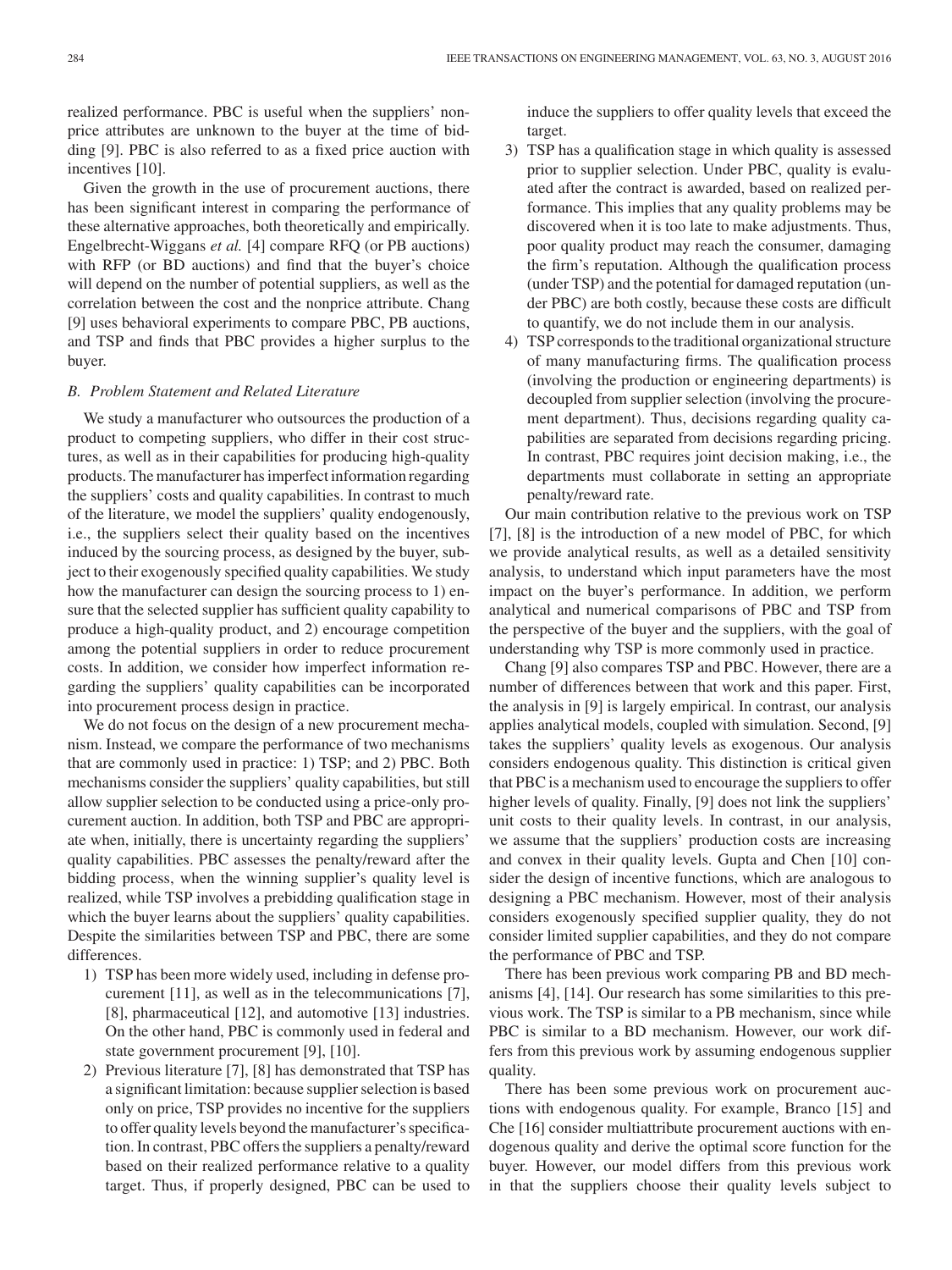exogenously specified and heterogeneous quality capabilities, which significantly complicates the analysis.

Our work also differs from much of the previous literature by considering a more complex, but more realistic, cost structure for the suppliers. Much of the literature on auctions with quality considerations assumes the suppliers' unit costs are independent of their quality level [2], [9], [14]. Engelbrecht-Wiggans *et al.* [4] allow for a correlation between the suppliers' costs and qualities. However, the relationship between cost and quality is assumed to be linear. In contrast, our unit production cost is increasing and convex in quality.

#### *C. Contributions and Managerial Insights*

This research extends the literature on sourcing process design to compare the performance of two mechanisms that are appropriate when the buyer has uncertainty regarding the suppliers' quality capabilities: TSP and PBC. We do so using a model that captures several complexities not considered in the existing literature. In particular, we assume the suppliers endogenously determine their quality levels, in response to the sourcing process design, subject to exogenously specified heterogeneous quality capabilities, which are (initially) unknown to the buyer. In addition, we explicitly model how the suppliers' unit production costs vary as a function of their endogenous quality levels using a heterogeneous production cost function that is increasing and convex in quality. Our models allow us to compare the performance of TSP and PBC to determine conditions under which each is preferred by the buyer. While, as will be seen, PBC outperforms TSP from the perspective of the buyer, TSP is much more widely used in practice, for the reasons outlined in Section I-B. Thus, our analysis focuses on understanding the magnitude of the performance gap between TSP and PBC and identifying conditions under which using PBC provides the most value to the buyer, relative to TSP.

We find that PBC is most beneficial for buyers who faces significant uncertainty regarding the suppliers' costs, and for whom maintaining a high level of quality is critical. We also find that the final delivered quality is generally higher under PBC than under TSP and that the gap between the quality levels is largest when there is more uncertainty regarding the potential suppliers' costs and when the number of potential suppliers and the unit warranty cost are small. Given that the buyer prefers PBC to TSP, we also provide guidance regarding how the buyer should set the penalty/reward rate under PBC. We find that the optimal rate is always less than the unit warranty cost and that the optimal rate is largest when the number of potential suppliers and the unit warranty cost are large. Finally, while the buyer always prefers PBC, the winning supplier is generally better-off under TSP. The supplier's preference for TSP is strongest when the number of suppliers is large, the uncertainty in the suppliers' costs is small, and the unit warranty cost is large.

#### II. TSP AND PBC: MODELS AND COMPARISON

We consider a buyer (she) who sells a commodity-like item to consumers at a fixed price. The buyer can purchase the item from any of *n* potential suppliers (he, denoted by  $i = 1, \ldots, n$ ), who

TABLE I LIST OF NOTATION

| $\boldsymbol{n}$     | Number of potential suppliers, indexed by $i = 1, 2, \ldots, n$ .                  |
|----------------------|------------------------------------------------------------------------------------|
| Q                    | Quality threshold under TSP and PBC, a decision variable for the buyer.            |
| m(Q)                 | Number of qualified suppliers under TSP given threshold $Q$ .                      |
| $C_w(q)$             | Buyer's quality cost function (cost of a single unit of product with               |
|                      | quality level $q$ ).                                                               |
| $\boldsymbol{w}$     | Unit warranty cost in a linear quality cost function, i.e.,                        |
|                      | $C_w(q) = w(1-q).$                                                                 |
| $C_p(Q)$             | Buyer's unit procurement cost under TSP given qualification threshold              |
|                      | Q.                                                                                 |
| $C_R$                | Buyer's total cost function.                                                       |
| $H(q_i; Q)$          | Penalty/reward function used by buyer under PBC,                                   |
|                      | $H(q_i; Q) = h(q_i - Q).$                                                          |
| h.                   | Penalty/reward rate under PBC.                                                     |
| $p_i$                | Supplier $i$ 's bidding price, a decision variable for supplier $i$ .              |
| $q_i$                | Supplier $i$ 's quality level, a decision variable for supplier $i$ , where        |
|                      | $0 \leq q_i \leq 1$ .                                                              |
| $q_i^{\max}$         | Maximum achievable quality level of supplier i, $q_i^{\max} \sim$                  |
|                      | Uniform $(q_L, q_H)$ , $q_H \leq 1$ .                                              |
| $f_q(\cdot)$         | Probability density function for $q_i^{\max}$ .                                    |
| $\hat{q}_i(h)$       | Supplier $i$ 's optimal unconstrained quality level under PBC given $h$ .          |
| $q_i^*(h)$           | Supplier $i$ 's optimal constrained quality level under PBC given $h$ ,            |
|                      | $q_i^*(h) = \min\{\hat{q}_i, q_i^{\max}\}.$                                        |
| $E[q^*]$             | Expected delivered quality by the winning supplier under PBC.                      |
| $c_i$                | Unit production cost for supplier i to produce a unit with $q_i = 1, c_i$          |
|                      | Uniform $(c_L, c_H)$ .                                                             |
| $c_{(i)}$            | <i>i</i> th smallest value in a random sample of size $n$ from the distribution of |
|                      | $c_i$ .                                                                            |
| $\boldsymbol{z}$     | Constant parameter in the suppliers' production cost function, $c_i q_i^z$ .       |
| $C_{\text{Si}}(q_i)$ | Supplier i's quality-related costs under PBC,                                      |
|                      | $C_{\text{Si}}(q_i) = c_i q_i^z - H(q_i; Q).$                                      |
| $\pi_i$ , $\pi_S^*$  | Supplier <i>i</i> 's profit, the winning supplier's optimal profit.                |
| $C_T$                | Total system cost, $C_T = C_B - \pi_S$ .                                           |
|                      |                                                                                    |

differ in their capabilities for producing high-quality products, as well as in their production costs. The buyer has chosen to singlesource and will select a single supplier from the set of potential suppliers. We normalize the buyer's volume (which is fixed and known) to 1. The buyer cares about both procurement cost (price charged by the supplier) and the quality of the product. We let  $p_i$  and  $q_i$  denote supplier i's bid price and offered quality. Both  $p_i$  and  $q_i$  are decision variables for supplier *i*.

We model quality,  $q_i$ , as the probability that a randomly selected unit of supplier  $i$ 's product is not defective. Thus,  $q_i \in [0, 1]$ , with  $q_i = 1$  representing perfect quality. The use of the defective rate (or, equivalently, the conformance rate) to represent product quality is fairly common in the literature [17], [18]. We assume that supplier i's unit production cost is  $c_i q_i^z$ , where  $z > 1$  is a constant, and  $c_i$  can be thought of as supplier i's cost to produce a unit of perfect quality. This cost function is increasing and convex, which implies that the marginal cost of a unit of quality is increasing in the quality level, i.e., higher levels of quality are increasingly costly to obtain. A larger value of  $z$ implies more curvature in the cost function, with  $z = 1$  implying a linear cost in quality. A convex cost function is commonly used in the literature, e.g., the unit production cost function in [19] takes this form. The  $c_i$  are assumed to vary across the suppliers. In order to obtain closed-form results, we assume the  $c_i$  are independent draws from a uniform  $[c_L, c_H]$  distribution, where  $c_L > 0$ . We will use  $c_{(i)}$  to denote the order statistics for the  $c_i$ , so that  $c_{(1)} \leq c_{(2)} \leq \cdots \leq c_{(n)}$ . See Table I for a list of notation.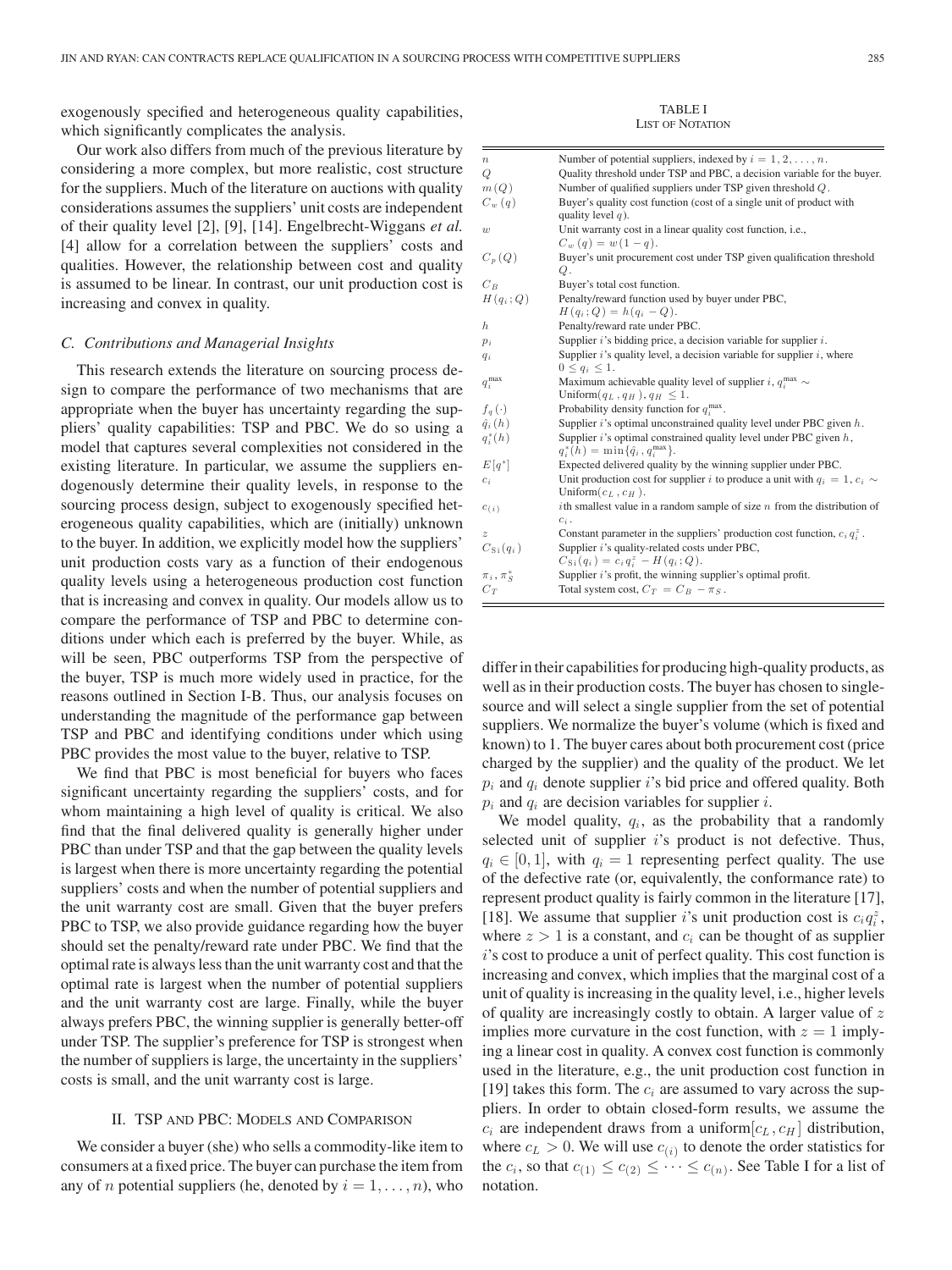The suppliers have differing capabilities for producing highquality products. Specifically, let  $q_i^{\max}$  denote supplier i's quality capability, i.e., supplier  $i$ 's maximum achievable quality level. Thus, supplier i's decision problem includes the constraint  $q_i \leq$  $q_i^{\text{max}}$ . In practice, this capability will depend on various factors, including the supplier's experience, access to skilled labor and access to technology. We assume the  $q_i^{\max}$  are independent draws from a uniform  $[q_L, q_H]$  distribution, where  $q_H \leq 1$ .

The buyer designs the sourcing process to minimize the unit cost, including the procurement cost (i.e., the winning bid price), the costs associated with poor quality and, in the case of PBC, the penalty/reward payments made to the winning supplier. While more complex models are possible [7], [8], for simplicity, we model the buyer's cost of poor quality as the expected unit warranty cost, which can be written as  $C_w(q) = w(1 - q)$ , where  $1 - q$  is the probability a randomly selected unit is defective, and w is the warranty cost associated with a single defective unit. Finally, we assume that each supplier will choose the quality level and bid price in order to maximize his expected unit profit, which includes the unit production cost, revenue from sales to the buyer (winning bid price), and, in the case of PBC, the penalty/reward payments made to the buyer.

#### *A. TSP*

We first consider a TSP, commonly used in industrial and government procurement. In the qualification stage, potential suppliers are screened for a variety of capabilities, including quality and reliability. In the supplier selection stage, the qualified suppliers are invited to compete for the buyer's business by participating in a sealed-bid (closed) price-only procurement auction. Thus, each stage has a fundamentally different objective. The qualification stage ensures that the buyer sources from only the most capable suppliers, while the supplier selection stage induces competition between the potential suppliers. Jin *et al.* [8] present a model of a TSP in which the buyer exerts effort in the qualification stage in order to learn about the suppliers' quality capabilities. We present only the simplest model in their paper, in which the qualification process is costless and provides the buyer with perfect information on the suppliers' capabilities.<sup>1</sup> This simplest model is the most favorable version of TSP, and thus offers the most favorable comparison with PBC.

In the qualification stage, the buyer specifies the qualification threshold, Q, which suppliers must meet in order to participate in the supplier selection stage, i.e., only suppliers with  $q_i^{\text{max}} \geq Q$ are invited to participate in price-only bidding. After the qualification stage, some number,  $m(Q) \leq n$ , of the potential suppliers will be qualified. Note that  $m(Q)$  is a random variable which depends on  $Q$  and on the distribution of the  $q_i^{\max}$ . These  $m(Q)$  qualified suppliers will submit sealed price-only bids to the buyer, who will select among them on the basis of price. Using standard results from auction theory [20], the expected winning bid price, which is the buyer's expected unit procurement cost, can

be written as  $C_p(Q) = Q^z E[c_H \times \frac{2}{m(Q)+1} + c_L \times \frac{m(Q)-1}{m(Q)+1}].$ This result uses the fact that all of the qualified suppliers will set their quality just equal to the qualification threshold,  $Q$ , since they have no incentive to offer a higher level of quality. Thus, the buyer's problem is to choose  $Q$  to minimize her total cost,  $C_B(Q) = C_p(Q) + C_w(Q)$ . Jin *et al.* [7], [8] show that the optimal threshold satisfies  $\frac{d^2C_p}{d^2Q} = \frac{d^2C_w}{d^2Q} = w$ , i.e., at the optimal Q, the marginal increase in procurement costs due to an increase in Q just equals the marginal savings in warranty costs due to an increase in Q.

Although Jin *et al.* [7], [8] assume a closed auction, i.e., sealed bids, their results also hold under an open auction, due to revenue equivalence (see, for example, [20]). We can thus rewrite the results for the special case in which the suppliers have unlimited quality capabilities, and  $z = 2$ , as follows: the qualification threshold is  $Q^* = \frac{w}{2E[c_{(2)}]}$ , the buyer's cost is  $C_B^* = w - \frac{w}{2}Q^* = w - \frac{w^2}{4} \frac{1}{E[c_{(2)}]}$ , and the winning supplier earns  $\pi_S^* = (Q^*)^2 (E[c_{(2)}] - E[c_{(1)}]).$ 

#### *B. PBC*

Under the TSP, the qualified suppliers compete only on the basis of price. Thus, they have no incentive to offer a quality level greater than the qualification threshold, Q. In constrast, under PBC, the buyer offers the suppliers a penalty/reward based on the winning supplier's realized quality, relative to the target quality, Q. Thus, a properly designed penalty/reward function may encourage the suppliers to offer quality levels greater than Q. Another benefit of PBC is the potential for increased competition, relative to TSP. Under TSP only the  $m(Q) \leq n$  qualified suppliers may participate in the supplier selection stage. In contrast, under PBC, all n potential suppliers are allowed to bid.<sup>2</sup>

Under PBC, the buyer declares that the winning supplier's payment will include a penalty/reward, denoted by  $H(q_i; Q)$ , where Q is the buyer's target quality level. If  $q_i > Q$ , then  $H(q_i; Q) > 0$  represents a reward paid to the supplier; if  $q_i < Q$ , then  $H(q_i; Q) < 0$  represents a penalty charged to the supplier. Thus, supplier *i*'s profit, given that he wins the buyer's business, is  $\pi_i = p_i - c_i q_i^z + H(q_i; Q)$ . The buyer will select among the  $n$  potential suppliers by running a price-only procurement auction. We assume no cost for bidding and thus all  $n$  potential suppliers participate in the auction. Supplier  $i$  will bid in order to maximize his expected unit profit, subject to  $q_i \leq q_i^{\max}$ and  $p_i \ge c_i q_i^z - H(q_i; Q)$ . Since we assume price-only bidding, the probability that supplier i wins is decreasing as  $p_i$ increases. Thus, the best  $q_i$  will be the value that minimizes supplier i's total unit quality-related costs, denoted by  $C_{\text{Si}}$ , where  $C_{\text{Si}}(q_i) = c_i q_i^z - H(q_i; Q)$ . We let  $\hat{q}_i$  denote that value of  $q_i$ that minimizes  $C_{\text{Si}}(q_i)$ . However, supplier i is constrained by his maximum achievable quality level,  $q_i^{\text{max}}$ . Thus, supplier i will set his quality level equal to  $q_i^* = \min\{\hat{q}_i, q_i^{\max}\}.$ 

<sup>&</sup>lt;sup>1</sup>Here, we do not include a detailed analysis of the TSP model with non-fully capable suppliers because that analysis has been published in previous papers [7], [8].

 $2^2$ Of course, there are some settings in which it would not be feasible to allow all  $n$  suppliers to bid, regardless of their quality capabilities, e.g., settings in which there is a hard minimum on the quality level that must be achieved. In such a setting, a pure PBC approach would not be appropriate.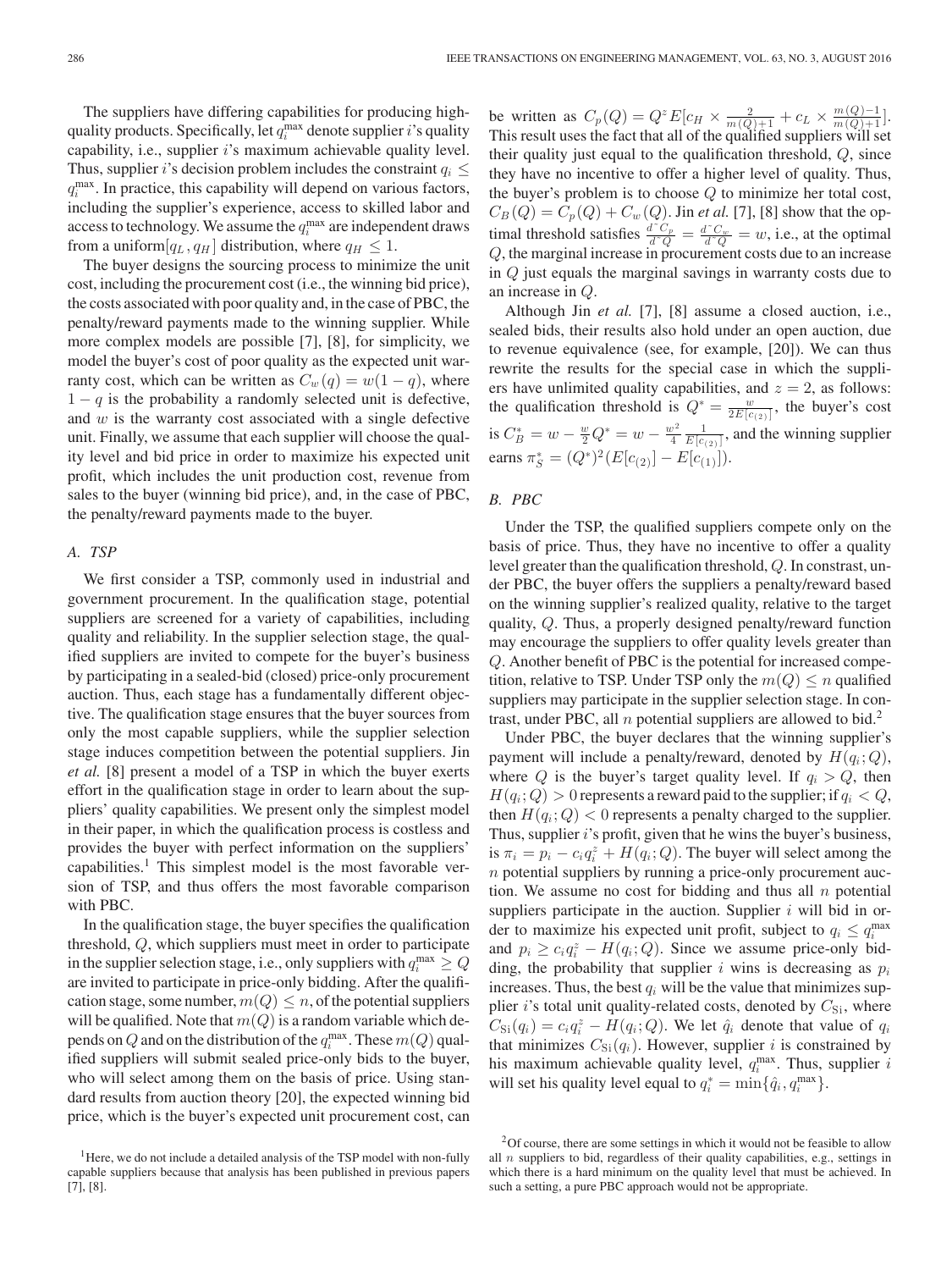While alternative forms for the penalty/reward function are possible, we will focus on a symmetric and linear function,  $H(q_i; Q) = h(q_i - Q)$ , where h is the penalty/reward rate, which is a decision variable for the buyer. In this case, we can solve  $\frac{\partial C_{\text{Si}}}{\partial q_i} = 0$  to find  $\hat{q}_i = \left(\frac{h}{zc_i}\right)^{\frac{1}{z-1}}$ . When  $z = 2$ ,  $\hat{q}_i = \frac{h}{2c_i}$ . As noted in [10], linear incentive functions are commonly used in practice. In Section V, we will demonstrate that the buyer does not see a significant increase in expected cost if she uses a symmetric function.

Before analyzing PBC in detail, we argue that revenue equivalence applies, and thus the buyer's results for open and closed bidding will be identical. The costs  $c_i$  for producing one unit of perfect quality and the quality capabilities  $q_i^{\max}$  are independent across all suppliers. The optimal quality level for supplier  $i, q_i^*$ , is equal to  $\min\left\{\left(\frac{h}{z c_i}\right)^{\frac{1}{z-1}}, q_i^{\max}\right\}$ . The suppliers' optimal costs, i.e.,  $C_{\text{Si}}(q_i^*) = c_i(\tilde{q}_i^*)^z - h(q_i^* - Q)$  for  $i = 1, ..., n$ , are thus functions of  $c_i$  and  $q_i^{\text{max}}$ . For a given h, these optimal costs are independent across the suppliers. In addition, the costs follow identical distributions since  $c_i$  and  $q_i^{\max}$  are drawn from identical distributions. Thus, the auction has a set of bidders with independent and identically distributed (i.i.d.) costs. Following the revenue equivalence result for forward auctions [20], for reverse auctions, all standard auction forms, including open auctions and first-price closed auctions, with i.i.d. costs, will yield the same expected cost for the buyer.

#### *C. Comparison of PBC and TSP*

The goal of this work is to compare the performance of the TSP and PBC mechanisms. We would like to do so from three perspectives: those of the buyer, the suppliers, and the system as a whole. It is straightforward to argue that PBC with a general penalty/reward function always outperforms TSP. To do so, one can argue that the penalty/reward function under PBC can always be designed to achieve the results of TSP with a specified threshold, Q. Specifically, the buyer can design the penalty/reward function such that if a supplier's quality capability is at least equal to Q, then there is no penalty; otherwise, an infinite penalty is assigned. Given this penalty/reward function, only those suppliers with quality capability above the threshold Q would participate in the auction, and the winning supplier would always set his quality equal to Q, thus replicating the TSP outcome.

While PBC with a general penalty/reward function, such as an asymmetric linear function, will always perform at least as well as the TSP, from the buyer's perspective, it is not clear how the more practical and easy-to-implement symmetric linear penalty/reward function will perform relative to the TSP since the above argument does not apply for the symmetric case. Thus, we next prove that PBC, with a symmetric penalty/reward rate, h, selected to minimize the buyer's expected cost, always outperforms the TSP, with qualification threshold, Q, selected to minimize the buyer's expected cost, from the perspective of the buyer. The proofs of all theorems can be found in the technical supplement.

*Theorem 1:* Consider a setting in which the potential suppliers have limited quality capabilities, i.e., supplier  $i$  must

satisfy  $q_i \le q_i^{\max}$ , where  $q_i^{\max} \le 1$  for all *i*. The buyer's expected cost under PBC, with a symmetric penalty/reward function,  $H(q_i; Q) = h(q_i - Q)$ , in which the penalty/reward rate,  $h$ , is set optimally, is no greater than the buyer's expected cost under the TSP, in which the qualification threshold,  $Q$ , is set optimally.

From the buyer's perspective, PBC will always outperform TSP, i.e., PBC will provide a lower expected cost. From the proof of Theorem 1, there are two factors contributing to this result. First, the suppliers' quality levels are endogenous and PBC provides a greater degree of flexibility to the suppliers in choosing their quality levels. Under TSP, the suppliers must set their quality levels at least equal to the qualification threshold Q. Since the suppliers' expected costs are increasing in Q under TSP, all qualified suppliers will choose to set their quality levels equal to exactly Q. Under PBC, although the penalty/reward function specifies a target quality level  $Q$  the suppliers are able to choose their optimal quality level, i.e., the quality level that minimizes their costs, subject to their quality capabilities. This flexibility implies that each supplier may offer a different quality level, i.e., the suppliers will offer differentiated quality levels to the buyer. Second, PBC allows all  $n$  potential suppliers to bid in the auction. On the other hand, under TSP, only the  $m(Q) \leq n$ qualified suppliers, i.e., the suppliers with  $q_i^{\max} \geq Q$ , are allowed to bid in the auction stage. Thus, there is less competition in the bidding stage under TSP than under PBC, leading to a higher winning bid price for the buyer.

#### III. PBC: DETAILED ANALYSIS

We next perform a more detailed analysis of the buyer's decisions under PBC. Supplier  $i$  will set his optimal quality level,  $q_i^*$ , to minimize  $C_{\text{Si}}(q_i)$ , subject to  $q_i \le q_i^{\text{max}}$ . One of the main goals of this research is to study a setting in which the suppliers set their quality levels endogenously, based on the incentives provided by the buyer, but subject to heterogeneous quality capabilities. Thus, in Section III-A, we consider a setting in which the suppliers do not have unlimited quality capabilities, which implies  $q_i^* = \min\{\hat{q}_i, q_i^{\max}\}\$ for all *i*. Then, to derive additional results, in Section III-B, we consider the case in which all suppliers have unlimited quality capability and thus  $q_i^* = \hat{q}_i$ , for all i.

#### *A. Suppliers are Not Fully Capable*

To model the suppliers' heterogeneous quality capabilities, we assume the  $q_i^{\max}$  are independent draws from a uniform  $[q_L, q_H]$  distribution for  $i = 1, \ldots, n$ , where  $q_H \leq 1$ (and thus  $q_i^{\max} \leq 1$  for all *i*). In this case, assuming a symmetric and linear penalty/reward function,  $H(q_i; Q) = h(q_i - Q)$ , with penalty/reward rate h, and  $z > 1$ , supplier i's optimal quality level is  $q_i^*(h) = \min\{\hat{q}_i(h), q_i^{\max}\}\$ , where  $\hat{q}_i(h) = (\frac{h}{zc_i})^{\frac{1}{z-1}}$ . When bidding in a price-only auction, supplier  $i$  will bid based on his optimal cost

$$
C_{\text{Si}}^{*}(h) = c_{i} (q_{i}^{*}(h))^{z} - H(q_{i}^{*}(h); Q)
$$
  
= c\_{i} (q\_{i}^{\*}(h))^{z} - h(q\_{i}^{\*}(h) - Q). (1)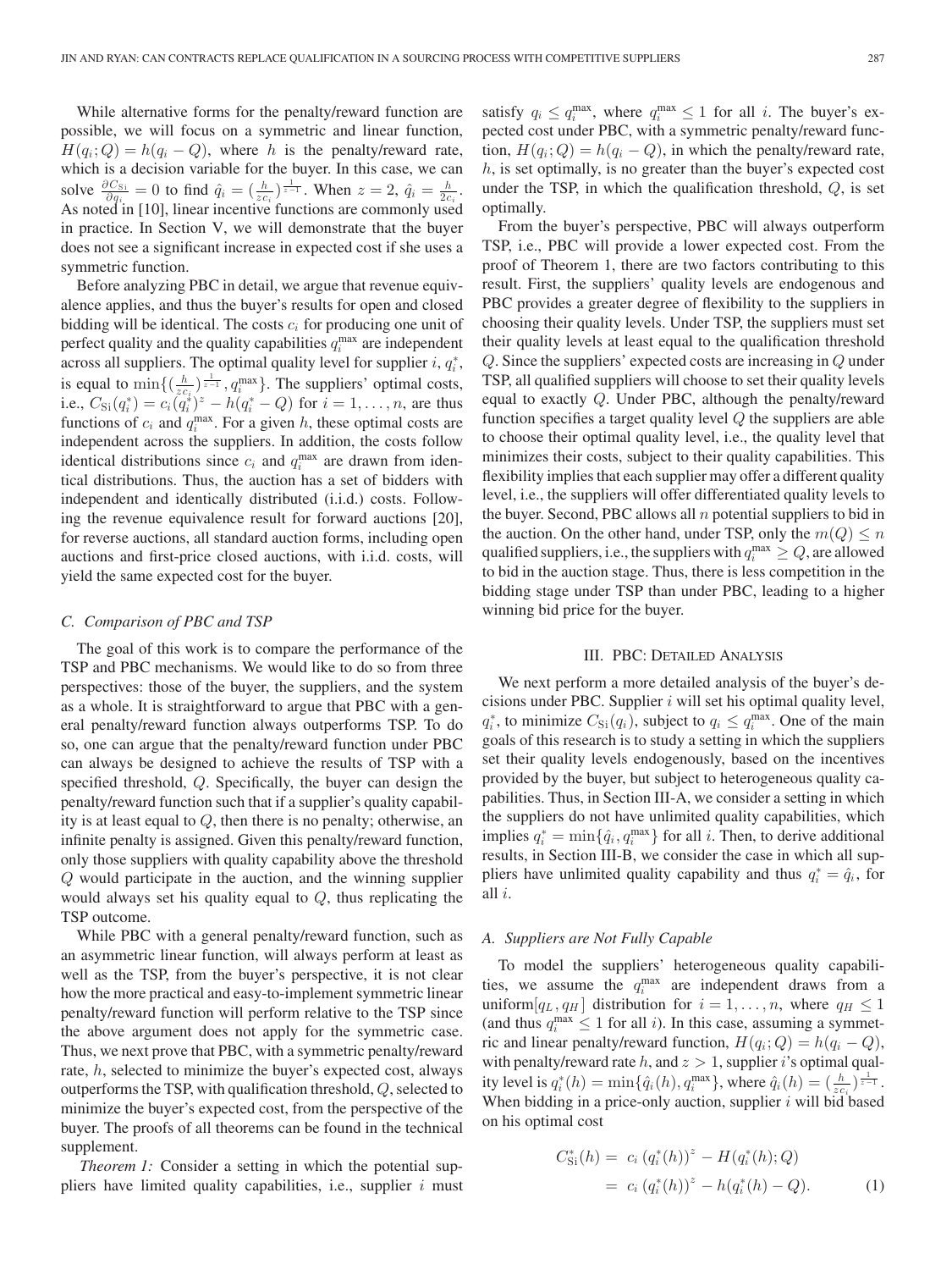For this model, determining the winning supplier and the expected winning bid price, and characterizing the buyer's optimal penalty/reward rate, are challenging. As will be seen, in the case of fully capable suppliers (with  $q_i^*(h) = \hat{q}_i(h)$  for all i), supplier i's total cost,  $C_{\text{Si}}(\hat{q}_i(h))$ , is decreasing in  $c_i$ , and thus the supplier with the lowest unit cost wins the bidding. However, this result does not hold when the suppliers are not fully capable. Instead, the winning supplier will be the one with the lowest  $C_{\text{Si}}^{*}(h)$ , which depends in a complex manner on both  $c_i$  and  $q_i^{\max}$ , as well as h.

To characterize the suppliers' bid prices, we need to find the probability distribution of  $C_{\text{Si}}^*(h)$ , noting that since the  $c_i$  and  $q_i^{\text{max}}$  are i.i.d., the  $C_{\text{Si}}^*(h)$  will also be i.i.d. Let  $F_C(\cdot)$  denote the cdf  $C_{\text{Si}}^{*}(h)$ . Furthermore, to characterize the buyer's expected cost, we must characterize the order statistics of  $C_{\text{Si}}^{*}(h)$ . Under open bidding, the buyer will choose the supplier with the lowest unit cost, i.e., the lowest  $C_{\rm Si}^*(h)$ , and will pay a bid price equal to the second lowest value of  $C_{\text{Si}}^*(h)$ . Consider a setting with just two suppliers, labeled as  $i$  and  $j$ . Suppose that supplier  $i$  wins the bidding. This implies that  $C_{\text{Si}}^*(h) \leq C_{\text{Sj}}^*(h)$ . The buyer's total cost is

$$
C_B(Q, h) = C_{Sj}^*(h) + w(1 - q_i^*(h)) + h(q_i^*(h) - Q)
$$
  
=  $c_j q_j^*(h)^z - h(q_j^*(h) - q_i^*(h)) + w(1 - q_i^*(h)).$  (2)

Note that the Q cancels out of the buyer's cost function. Hence, for the remainder of this section, we will write the buyer's cost as  $C_B(h)$ . We can now state the following result.

*Theorem 2:* Consider PBC with a symmetric penalty/reward function,  $H(q_i; Q) = h(q_i - Q)$ , when the suppliers are not all fully capable, i.e., when  $q_i^{\max} \leq 1$  for all i, with  $z > 1$ .

1) Given  $C_{\text{Si}}^{*}(h) \leq C_{S_j}^{*}(h)$ , then  $E[q_i^{*}(h)] \geq E[q_j^{*}(h)]$ ,  $E[q_i^{\max}] \ge E[q_j^{\max}]$  and  $E[c_i] \le E[c_j]$ .

This theorem holds for any pair of suppliers  $i$  and  $j$  not just those with the lowest and second lowest total unit cost. The theorem states that if supplier  $i$  provides the buyer with a lower total unit cost than supplier  $j(C_{\text{Si}}^*(h) \leq C_{S_j}^*(h))$ , then the expected quality from supplier  $i$  must be no less than that from supplier  $j$  ( $E[q_i^*(h)] \ge E[q_j^*(h)]$ ). Thus, the theorem implies that, for any  $h$ , the supplier who wins the bidding based on the costs  $C_{\text{Si}}^{*}(h)$  for  $i = 1, ..., n$ , will also provide the highest expected level of delivered quality. The final two results of the theorem imply that, in expectation, the auction process favors suppliers with higher quality capability and lower unit costs.

*1) Optimal Penalty/Reward Rate:* We would like to characterize the optimal penalty/reward rate, h. In order to understand the impact of  $h$  on which supplier wins the bidding, it is useful to consider two extreme cases.

1) When  $h \to \infty$ ,  $q_i^*(h) = \min\{\hat{q}_i, q_i^{\max}\} = q_i^{\max}$  and thus  $C_{\text{Si}}^* = c_i (q_i^{\text{max}})^z - h (q_i^{\text{max}} - Q)$ . In this case,  $C_{\text{Si}}^*$  is dominated by the term  $-h(q_i^{\text{max}} - Q)$ . The impact of  $c_i$  is negligible. Therefore, the supplier with the highest  $q_i^{\max}$ will win the auction. Thus, the expected delivered quality is equal to the expected highest  $q_i^{\text{max}}$  among n random draws, which is  $\frac{1}{n+1}q_L + \frac{n}{n+1}q_H$ . Since the impact of  $c_i$ is negligible, and since  $c_i$  is independent of  $q_i^{\max}$ , a supplier with any  $c_i$  has an equal chance of winning the auction. Thus, the expected unit cost of the winning supplier is  $\frac{c_L + c_H}{2}$ .

2) When  $h \to 0$ ,  $q_i^*(h) = \min\{\hat{q}_i, q_i^{\max}\} = \hat{q}_i = (\frac{h}{z c_i})^{\frac{1}{z-1}}$ and  $C_{\text{Si}}^* = hQ - (1 - \frac{1}{z})(h)^{\frac{z}{z-1}}(\frac{1}{z c_i})^{\frac{1}{z-1}}$ . In this case,  $C_{\text{Si}}^*$  is an increasing function of  $c_i$ . Therefore, the supplier with the lowest  $c_i$  will win the auction and the expected unit cost of the winning supplier will be  $\frac{n}{n+1}c_L + \frac{1}{n+1}c_H$ . Because  $c_i$  is independent of  $q_i^{\max}$ , a supplier with any  $q_i^{\max}$ has an equal chance of winning the auction. Thus, the expected delivered quality level is  $\frac{q_L + q_H}{2}$ .

Intuitively, when  $h = 0$ , the lowest unit cost supplier wins. As h increases away from 0, suppliers with higher unit cost starts to have a chance of winning the auction, if they happen to have a high-quality capability. Finally, when  $h$  becomes sufficiently large, the most capable supplier wins.

We are now ready to characterize the optimal penalty/reward rate for the buyer.

*Theorem 3:* Under PBC, with a symmetric penalty/reward function,  $H(q_i; Q) = h(q_i - Q)$ , when the suppliers are not all fully capable, i.e., when  $q_i^{\max} \leq 1$  for all i, with  $z > 1$ , the optimal penalty/reward rate  $h^*$  satisfies  $h^* \leq w$ , where w is the unit warranty cost.

The theorem implies that the buyer does not share all of her warranty costs with the winning supplier. Instead, it is optimal for the buyer to absorb some of the warranty costs. To understand this result, note that Theorem 2 indicates that the auction process will favor suppliers who have lower unit costs and those who can provide a higher level of delivered quality. Thus, although a high penalty/reward rate  $h$  can be used to encourage the supplier's to offer a high level of quality, it is not the only mechanism for doing so. Finally, we note that this result is consistent with the findings in [10], although the assumptions and model settings have a number of differences.

*2) Evaluating the Buyer's Cost:* While Theorem 3 presents general results regarding the magnitude of the optimal penalty/reward rate h providing an exact expression is more challenging. In fact, even deriving a useful closed-form expression for the buyer's expected cost is difficult. From (2), we can write the buyer's expected cost as  $C_B(Q, h) =$  $E[C^*_{S[2]}(h)] + w + (h - w)E[q^*_{[1]}(h)] - hQ$ , where we use the subscript [i] to denote the order statistics for the  $C_{\text{Si}}^{*}(h)$ , so that  $C^*_{S[1]}(h) \leq C^*_{S[2]}(h) \leq \cdots \leq C^*_{S[n]}(h)$ , and  $C^*_{S[2]}(h) =$  $c_{[2]}(q_{[2]}^*)^z - hq_{[2]}^* + hQ$ . The expected profit for the winning supplier, i.e., supplier [1], will then be

$$
\pi_S(h) = E[C^*_{S[2]}(h)] - E[C^*_{S[1]}(h)].
$$
\n(3)

To evaluate the buyer's expected cost, we need to evaluate  $E[q_{[1]}^{*}(h)]$  and  $E[C_{S[2]}^{*}(h)]$ . To do so, for simplicity, we will focus on the case in which  $q_L \le \hat{q}_i(h) \le q_H$  for all i, where  $\hat{q}_i(h) = \left(\frac{h}{z c_i}\right)^{\frac{1}{z-1}}$ . For a given  $c_i$ , using the fact that  $q_i^*(h)$  $\min\{\hat{q}_i(h), q_i^{\max}\}\text{, we have}$ 

$$
E_{q_i^{\max}}[q_i^*(h)|c_i] = \int_{q_L}^{\hat{q}_i(h)} q_i^{\max} f_q(q_i^{\max}) dq_i^{\max} + \int_{\hat{q}_i(h)}^{q_H} \hat{q}_i(h) f_q(q_i^{\max}) dq_i^{\max} \tag{4}
$$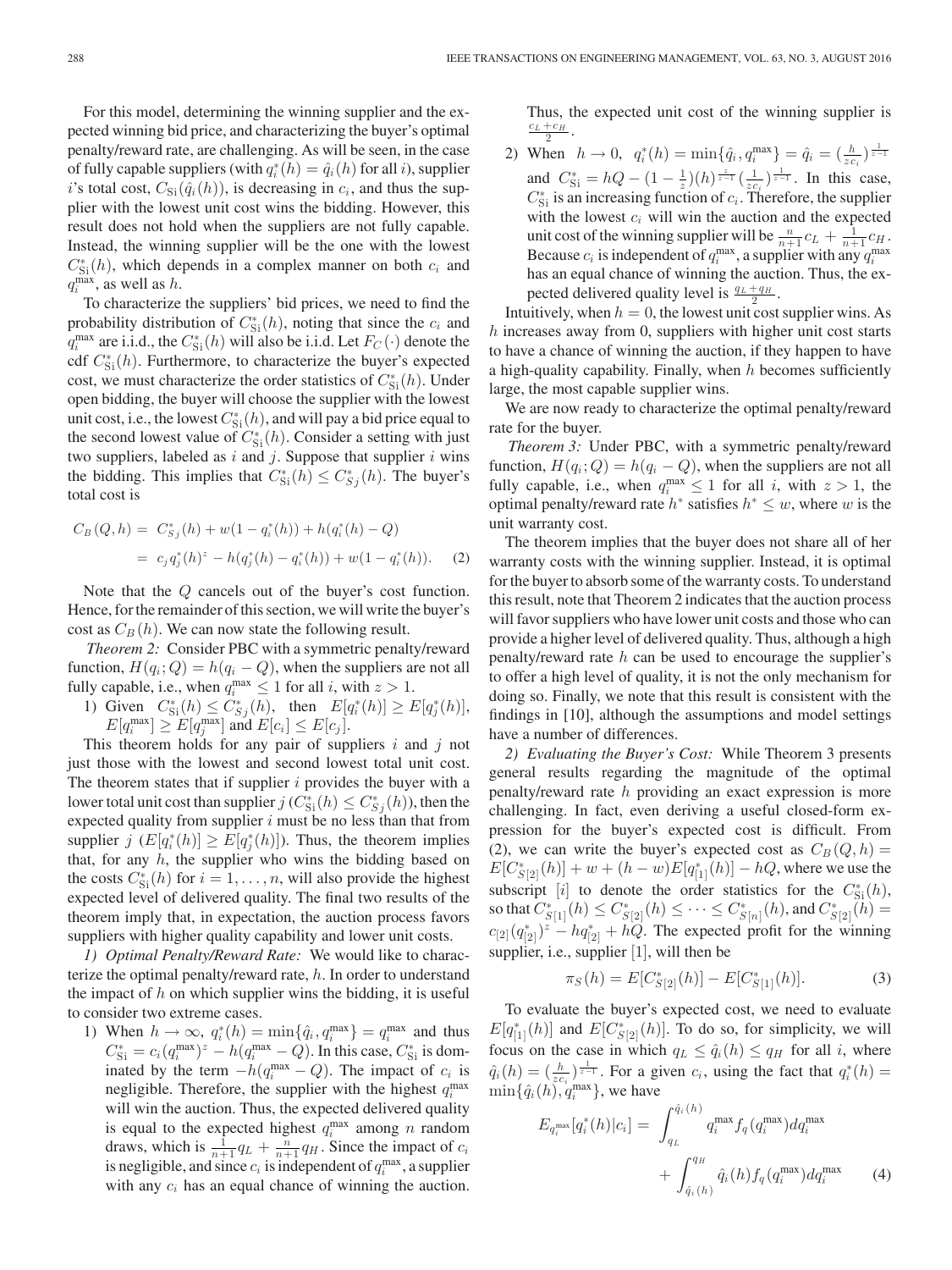where  $f_q(q_i^{\max})$  denotes the density function for  $q_i^{\max}$ , defined on  $[q_L, q_H]$ . From (1), using  $q_i^*(h) = \min\{\hat{q}_i(h), q_i^{\max}\}\$ , we have

$$
E_{q_i^{\max}}[C_{\text{Si}}^*(h)|c_i] = \int_{q_L}^{\hat{q}_i(h)} (c_i(q_i^{\max})^2 - hq_i^{\max} + hQ) f_q(q_i^{\max}) dq_i^{\max} + \int_{\hat{q}_i(h)}^{q_H} \left( hQ - \left( 1 - \frac{1}{z} \right) (h)^{\frac{z}{z-1}} \left( \frac{1}{z c_i} \right)^{\frac{1}{z-1}} \right) f_q(q_i^{\max}) dq_i^{\max}.
$$
\n(5)

We can now write the buyer's expected cost as

$$
C_B(Q, h) = E_{c_{[2]}} \{ E_{q_i^{\max}}[C_{Si}^*(h)|c_{[2]}] \} + w
$$
  
+ 
$$
(h - w)E_{c_{[1]}} \{ E_{q_i^{\max}}[q_i^*|c_{[1]}] \} - hQ
$$
 (6)

where  $E_{q_i^{\max}}[C_{\text{Si}}^*(h)|c_{[2]}]$  and  $E_{q_i^{\max}}[q_i^*|c_{[1]}]$  are computed using (5) and (4), respectively.

We next present the results of an extensive numerical study to demonstrate the behavior of the optimal penalty/reward rate, as well as the buyer's expected cost. In Section III-B, we consider the case in which all suppliers are fully capable, which allows for closed-form results and additional insights.

*3) Numerical Results:* We fix  $z = 2$ , so that the unit production cost is quadratic in quality. We have six problem parameters to consider  $(c_L, c_H, q_L, q_H, w,$  and n). We set  $q_H = 1$  and the average unit cost to  $\frac{c_L + c_H}{2} = 2$ . We write  $c_L = 2 - \delta$  and  $c_H =$  $2 + \delta$ . Thus, we have four parameters to vary  $(q_L, \delta, w, \text{ and } n)$ . For each, we consider four values:  $q_L \in \{0.1, 0.3, 0.5, 0.7\}, \delta \in$  $\{0.5, 1, 1.5, 2\}, w \in \{0.25, 1, 2, 3\}, \text{and } n \in \{5, 10, 15, 20\}, \text{re-}$ sulting in a total of 256 experiments. To set the range for the unit warranty cost  $w$  we considered that in our experiments the average unit cost is equal to 2. Thus, we include cases in which the unit warranty cost is substantially less than the average unit cost, as well as cases in which the unit warranty cost exceeds the average unit cost. In the latter case, the unit warranty cost includes a goodwill cost, i.e., a cost of customer dissatisfaction due to the low quality of the product.

We next describe how we evaluate the buyer's cost for a given penalty/reward rate  $h$  and search for the optimal  $h$ . We first generate two sets of one million random numbers from a uniform $[0, 1]$  distribution. For each combination of the parameters  $(c_L, c_H, q_L, q_H, w, n)$ , we use the first set to generate a set of one million  $c_i \in [c_L, c_H]$  and the second set to generate a set of one million  $q_i^{\max} \in [q_L, q_H]$ . For a given h, we find the optimal quality  $q_i^* = \min{\{\hat{q}_i(h), q_i^{\max}\}}$  for each i and compute the overall cost  $C_{\text{Si}}^*(h) = c_i (q_i^*)^2 - h (q_i^* - Q)$  for each *i*. We then repeat the following process 5000 times.

- 1) Generate a set of indexes (integers) from a uniform distribution between 0 and 1 million. The size of the set is the number of suppliers, n.
- 2) Use the indexes to extract the corresponding  $C_{\rm Si}^{*}(h)$  and rank these costs in ascending order.
- 3) Find the winning supplier (the supplier with the lowest  $C_{\text{Si}}^{*}(h)$  and the winning bid price (the second lowest  $C_{\rm Si}^{*}(h)$ ).
- 4) Record the buyer's total cost, the delivered quality and the winning bid price.

After 5000 repetitions, we compute the average of the winning supplier's total cost, the delivered quality and the winning bid

TABLE II PBC SOLUTION FOR VARIOUS VALUES OF  $\boldsymbol{n}$ 

|        | $C_D^*$ | $E[q^*]$ | $h^*$ | $C_T$ | $\pi_{c}^{*}$ | $(w-h)/h$ |
|--------|---------|----------|-------|-------|---------------|-----------|
| $n=5$  | 1.004   | 0.442    | 1.096 | 0.915 | 0.088         | 46.1%     |
| $n=10$ | 0.900   | 0.510    | 1.130 | 0.823 | 0.077         | 42.5%     |
| $n=15$ | 0.845   | 0.546    | 1.149 | 0.777 | 0.068         | 39.7%     |
| $n=20$ | 0.810   | 0.568    | 1.157 | 0.749 | 0.062         | 39.4%     |

TABLE III PBC SOLUTION FOR VARIOUS VALUES OF  $w$ 

|            | $C_{P}^*$ | $E[q^*]$ $h^*$ |       | $C_T$ | $\pi_c^*$ | $(w-h)/h$ |
|------------|-----------|----------------|-------|-------|-----------|-----------|
| $w = 0.25$ | 0.227     | 0.166          | 0.197 | 0.221 | 0.005     | 35.0%     |
| $w=1$      | 0.737     | 0.452          | 0.776 | 0.696 | 0.041     | 37.5%     |
| $w=2$      | 1.164     | 0.671          | 1.476 | 1.065 | 0.098     | 43.9%     |
| $w=3$      | 1.432     | 0.778          | 2.083 | 1.282 | 0.150     | 51.3%     |

TABLE IV PBC SOLUTION FOR VARIOUS VALUES OF  $q_L$ 

|             | $C_{\mathcal{D}}^*$ | $E[q^*]$ $h^*$ |       | $C_T$ | $\pi_c^*$ | $(w-h)/h$ |
|-------------|---------------------|----------------|-------|-------|-----------|-----------|
| $q_L = 0.1$ | 0.943               | $0.477$ 1.114  |       | 0.869 | 0.074     | 43.0%     |
| $q_L = 0.3$ | 0.908               | 0.501          | 1.127 | 0.836 | 0.072     | 42.9%     |
| $q_L = 0.5$ | 0.872               | 0.529          | 1.141 | 0.800 | 0.072     | 41.3%     |
| $q_L = 0.7$ | 0.836               | 0.560          | 1.151 | 0.760 | 0.076     | 40.4%     |

TABLE V PBC SOLUTION FOR VARIOUS VALUES OF  $\delta = c_H - c_L$ 

|              | $C_{p}^*$ | $E q^* $ $h^*$ |       | $C_T$ | $\pi_{c}^{*}$ | $(w-h)/h$ |
|--------------|-----------|----------------|-------|-------|---------------|-----------|
| $\delta = 1$ | 1.057     | 0.431          | 1.438 | 1.030 | 0.027         | 7.3%      |
| $\delta = 2$ | 0.963     | 0.482          | 1.267 | 0.908 | 0.055         | 19.1%     |
| $\delta = 3$ | 0.843     | 0.540          | 1.050 | 0.756 | 0.088         | 40.3%     |
| $\delta = 4$ | 0.696     | 0.614          | 0.777 | 0.570 | 0.126         | 100.9%    |

price. From these values, we compute the buyer's cost and the total system cost. Finally, we need to find the  $h$  to minimize the buyer's cost. According to Theorem 3,  $h^* \leq w$ . Thus, we search for the optimal h over the range  $[0.1, 3]$  with an increment of 0.01.

Tables II–V show the impact of the parameters on the performance measures, including the buyer's optimal cost  $C_B^*$ , the winning supplier's expected profit  $\pi_S^*$ , the expected total system cost, denoted by  $C_T = C_B^* - \pi_S^*$ , the expected quality level provided by the winning supplier (referred to as the "expected delivered quality level")  $E[q^*]$ , and the optimal penalty/reward rate  $h^*$ . Although the results in the tables are obtained using simulation, we expect them to be quite accurate. Specifically, for each of the 256 experiments, for each performance measure, we computed the ratio of the standard deviation to the mean (across the 5000 replications). For the buyer's expected cost (system cost), the average value of this ratio across the 256 experiments was 0.0017 (0.0024), while the maximum value across the 256 experiments was 0.0055 (0.0081). Tables II–V show the impact of one parameter. Each row shows the average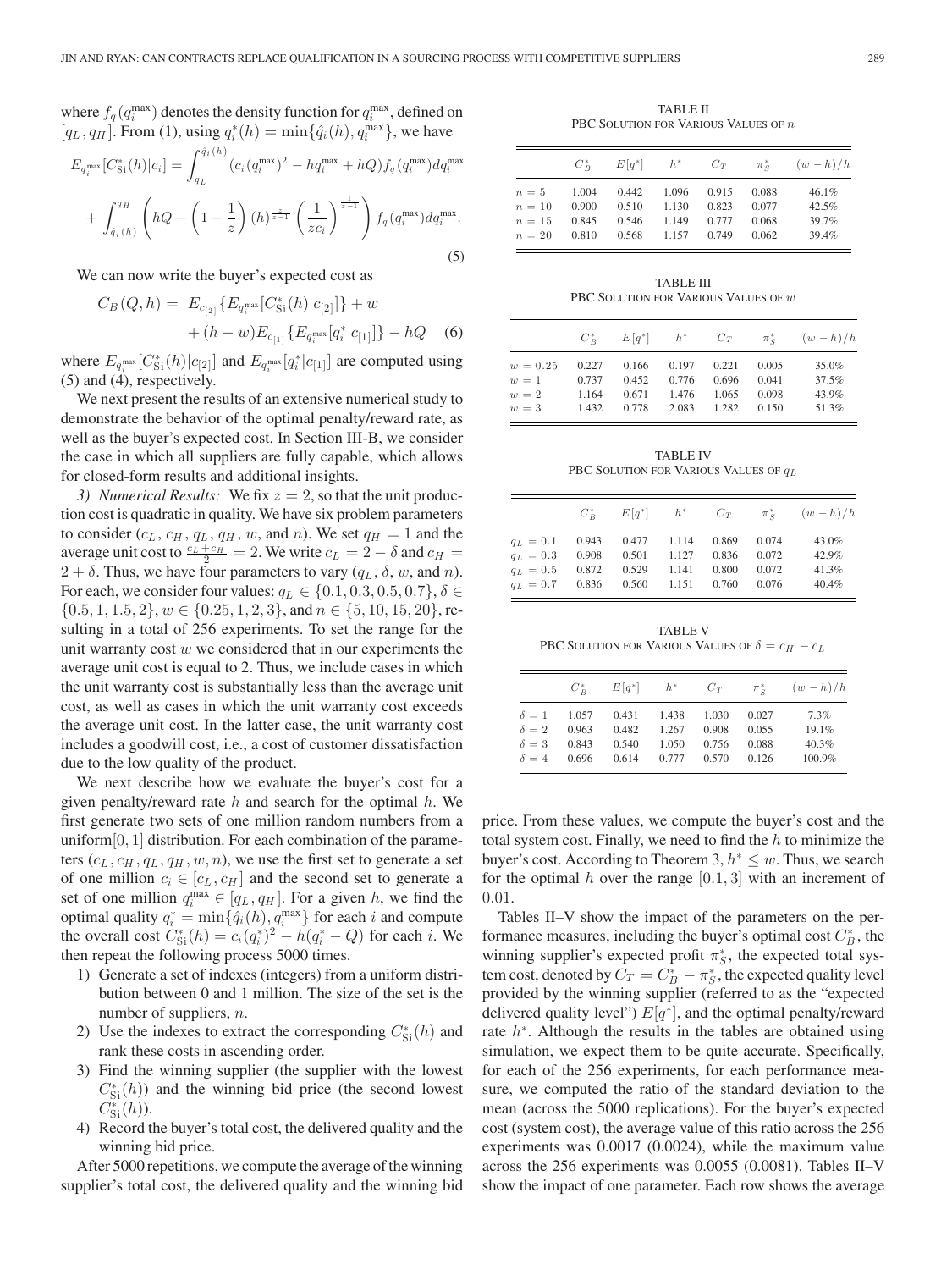value of the performance measures across the 64 experiments in which the parameter took the specified value.

Table II shows the impact of the number of potential suppliers on the results. These results reflect the benefit of increased competition (larger  $n$ ) for the buyer. With more potential suppliers, the competition is more intense, resulting the lower cost for the buyer and lower profit for the winning supplier. The buyer is also able to set a higher penalty/reward rate, effectively passing on more of the warranty cost to the winning supplier, and resulting in a higher expected delivered quality.

Table III shows the impact of the unit warranty cost. As  $w$ increases,  $C_B^*$  increases,  $E[q^*]$  increases,  $C_T$  increases,  $\pi_S^*$  increases,  $h^*$  increases, and  $(w - h)/h$  increases. The impact of the unit warranty cost on the buyer's cost, the penalty/reward rate and the delivered quality are intuitive. With a higher unit warranty cost, the buyer must set a higher penalty/reward rate in order to induce a higher delivered quality, leading to a higher expected cost for the buyer. A higher unit warranty cost is beneficial for the winning supplier, i.e., results in a higher expected profit. The winning supplier's profit, as shown in (3), is equal to the difference between the costs of the second lowest and lowest cost suppliers. This difference is increasing in  $h$ , i.e., a larger h magnifies any differences between the suppliers'  $c_i$ and  $q_i^{\text{max}}$ . Since the buyer sets a higher penalty/reward rate as the warranty cost increases, the difference between the second lowest and lowest suppliers' costs increases as the warranty cost increases, implying that the winning supplier's profit increases. Thus, the information rent earned by the winning supplier increases with the warranty cost, reflecting the increased power of the suppliers.

Table IV shows the impact of the lower bound on the suppliers' quality capabilities on the results. As  $q_L$  increases,  $C_B^*$ decreases,  $E[q^*]$  increases, the expected system cost decreases,  $\pi_S^*$  increases,  $h^*$  increases, and  $(w-h)/h$  decreases. In our numerical examples, we fix the upper bound on the suppliers' quality capabilities to  $q_H = 1$ . Thus, an increase in  $q_L$  implies an increase in the average quality level across the suppliers. This increase leads to a higher expected delivered quality for the buyer and thus reduces the buyer's expected cost, as well as the expected system cost. However, the impact of a larger  $q_L$  on the winning supplier's expected profit is mixed. On one hand, an increase in the average quality level across the suppliers leads to an increase in the expected quality capability of the winning supplier, which should benefit the winning supplier. On the other hand, a larger  $q_L$  implies that the range  $(q_H - q_L)$  of quality levels across the set of suppliers is smaller, i.e., there is less differentiation between the potential suppliers, while the number of suppliers competing for the buyer's business is fixed at  $n$ . Thus, as  $q_L$  increases, the difference between  $C_{S[2]}^*(h)$  and  $C_{S[1]}^*(h)$ decreases, implying that the winning supplier's expected profit, as given in (3), decreases. In other words, less differentiation (tighter competition) between the suppliers results in a lower expected profit for the winning supplier. Overall, considering both factors,  $q_L$  has little impact on the winning supplier's expected profit.

Table V shows the impact of the spread in the suppliers' unit costs ( $\delta = c_H - c_L$ ) on the results. As  $c_H - c_L$  increases,  $C_B^*$ 

decreases,  $E[q^*]$  increases, the expected system cost decreases,  $\pi_S^*$  increases,  $h^*$  decreases, and  $(w-h)/h$  increases. As we vary the spread  $(c_H - c_L)$ , the average cost  $(\frac{c_H + c_L}{2})$  is kept constant. Thus, when the spread is increased, the suppliers' costs can take lower (and higher) values. Due to the competition induced by the auction, as well as the fact that the auction process favors lower cost suppliers, the buyer is able to take advantage of the lower costs, without feeling the impact of the higher costs, resulting in a lower overall cost for the buyer and allowing the buyer to achieve a higher expected delivered quality level. The larger spread ( $c_H - c_L$ ) also benefits the winning supplier. As noted above, the winning supplier's expected profit is equal to  $C_{S[2]}^*(h) - C_{S[1]}^*(h)$ , which should be increasing in  $c_H - c_L$ . In other words, greater differentiation between the suppliers (larger  $c_H - c_L$ ) implies less competition and higher profits for the winning supplier.

While Tables II–V show the impact of one parameter, Fig. 1 shows the joint impact of the unit warranty cost  $w$  and the spread in the suppliers' unit costs,  $\delta$ . Fig. 1(a) confirms the results shown in the tables, i.e., the buyer's optimal cost is decreasing in  $\delta$  and increasing in w. However, Fig. 1(b) demonstrates an interaction not seen in the tables. Specifically, when the unit warranty cost is small, the expected delivered quality is much more sensitive to the spread in the suppliers' costs than when the unit warranty cost is large. As explained in the previous paragraph, larger  $\delta$  will generally lead to larger  $E[q^*]$ . However, when the unit warranty cost is large, this effect is minimal, since the expected delivered quality will already be quite large due to the large penalty/reward rate induced by the high warranty cost. Finally, while not shown here, we also created additional two-way graphs, for different combinations of input parameters. All of these graphs are similar to Fig. 1(a), i.e., they confirm the results in Tables II–V without demonstrating any interactions between the parameters.

#### *B. All Suppliers are Fully Capable*

To obtain further analytical results, we consider the case in which all suppliers are fully capable, i.e.,  $q_i^{\text{max}} = 1$  for all i, with  $z = 2$ . When the suppliers are all fully capable, given the penalty/reward rate equal to  $h$ , supplier  $i$  will set his quality level equal to  $q_i^*(h) = \hat{q}_i(h) = \frac{h}{2c_i}$ . Depending on the value of h, we may have  $\hat{q}_i(h) > 1$ . Given our interpretation of quality (i.e., the probability that a randomly selected unit is not defective), we should define  $q_i^*(h) = \min\{\hat{q}_i(h), 1\}$ . However, the goal of this section is to enable analytical results for PBC. Thus, while we will discuss the case in which  $q_i^*(h) = \min\{\hat{q}_i(h), 1\}$  at the end of this section, for simplicity, we will write  $q_i^*(h) =$  $\hat{q}_i(h) = \frac{h}{2c_i}$ . Given  $q_i^*(h)$ , supplier *i*'s optimal cost is  $C_{\text{Si}}^*(h) =$  $C_{\text{Si}}(q_i^*(h)) = C_{si}(q_i(h)) = hQ - (\frac{h^2}{4c_i})$ . When bidding in the price-only auction, supplier i will bid based on  $C_{\text{Si}}^{*}(h)$ . Since the  $c_i$  are i.i.d., the  $C_{\text{Si}}^*(h)$  will also be i.i.d.

The suppliers participate in an open auction. Recall that the buyer will select the supplier with the lowest  $C_{\text{Si}}^{*}(h)$  and will pay a bid price equal to the second lowest  $C_{\rm Si}^*(h)$ . From the expression for  $C_{\rm Si}^*(h)$ , it is clear that the supplier with the lowest  $c_i$  will also be the supplier with the lowest  $C_{\rm Si}^*(h)$ . Thus, the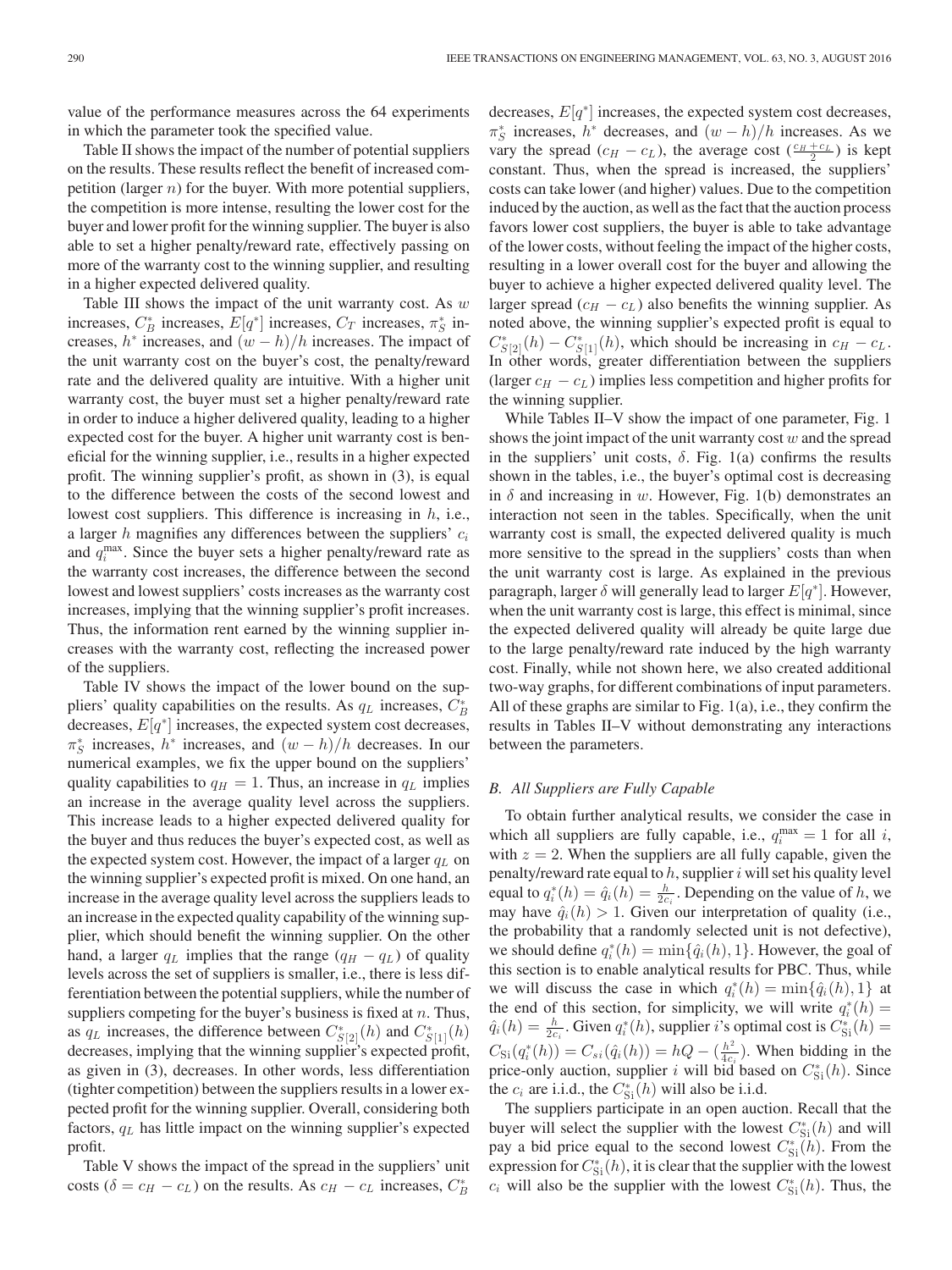

Fig. 1. Impact of  $\delta$  and w on buyer's expected cost and expected delivered quality. (a) The buyer's expected cost. (b) The expected delivered quality level.

lowest cost supplier, i.e., the supplier whose unit cost is  $c_{(1)}$ , will win with a bid price equal to  $p_{(1)}^*(h) = C^*_{S(2)}(h) = hQ \frac{h^2}{4c_{(2)}}$  and the quality level equal to  $q_{(1)}^*(h) = \frac{h}{2c_{(1)}}$ . The buyer's total expected unit cost  $C_B(Q, h)$  consists of the expected unit procurement cost (or expected winning bid price), the expected unit warranty cost and the expected penalty/reward payment

$$
C_B(Q, h) = E[p_{(1)}^*(h)] + w(1 - E[q_{(1)}^*]) + h(E[q_{(1)}^*(h)] - Q)
$$
  
=  $hQ - E\left[\frac{h^2}{4c_{(2)}}\right] + w\left(1 - E\left[\frac{h}{2c_{(1)}}\right]\right)$   
+  $h\left(E\left[\frac{h}{2c_{(1)}}\right] - Q\right)$   
=  $w - \frac{h^2}{4}E\left[\frac{1}{c_{(2)}}\right] + \frac{h}{2}E\left[\frac{1}{c_{(1)}}\right](h - w).$ 

Notice that the quality threshold Q does not affect the buyer's cost. Thus, the buyer's problem is to select h to minimize  $C_B(h)$ . We are now ready to characterize the buyer's optimal solution.

*Theorem 4:* Under PBC, with a symmetric penalty/reward function,  $H(q_i; Q) = h(q_i - Q)$ , when all suppliers are fully capable, with  $z = 2$ , the optimal penalty/reward rate is  $h^* =$  $w(\frac{1}{2-\gamma})$ , where  $\gamma = \frac{E[\frac{1}{c(2)}]}{E[\frac{1}{c(2)}]}$  $\frac{\frac{c}{c(2)}!}{E[\frac{1}{c(1)}]} \leq 1$  and thus  $0 \leq h^* \leq w$ .

The optimal delivered quality level, i.e., the quality level provided by the winning supplier, is  $E[q_{(1)}^*] = \frac{\bar{h}^*}{2} E[\frac{1}{c_{(1)}}] =$  $\frac{w}{2}(\frac{1}{2-\gamma})E[\frac{1}{c_{(1)}}]$ . The buyer's optimal expected cost is  $C_B^*$  =  $w - \frac{w}{2} E[q^*_{(1)}].$ 

The winning supplier earns expected profit equal to  $\pi_S^*$  = The winning supplier earns expected profit equal to  $\pi_S^* = (h^*)^2 E_1^{-1}$  and the total supply obein expected goat is  $\frac{f^{*}}{4}E[\frac{1}{c_{(1)}}-\frac{1}{c_{(2)}}]$ . The total supply chain expected cost is  $C_T = C_B^* - \pi_S^* = E[c_{(1)}(q_{(1)}^*)^2 + w(1-q_{(1)}^*)].$ 

The buyer's optimal expected cost satisfies  $\frac{\partial C_B^*}{\partial w} = 1 E[q^*_{(1)}]$ . Thus, when  $E[q^*_{(1)}] < 1$ , the buyer's optimal expected cost is increasing in the unit warranty cost  $w$ , while the winning supplier's expected profit is increasing in the unit warranty

cost, w. The optimal expected delivered quality level  $E[q^*_{(1)}]$  is increasing in the unit warranty cost  $w$ .

This theorem provides the following insights.

- 1) When designing PBC, the buyer must set the quality target  $Q$  and the penalty/reward rate  $h$ .  $Q$  can take any value. However, the optimal  $h$  is always less than the unit warranty cost w.
- 2) For  $c_l > 0$ , as the number of potential suppliers n increases, it will generally hold that  $E[\frac{1}{c_{(2)}}] \to E[\frac{1}{c_{(1)}}]$ . Thus,  $\gamma = \frac{E[\frac{1}{c(2)}]}{E[\frac{1}{c(1)}]}$  $\frac{\binom{1}{c}(2)^1}{E[\frac{1}{c}(1)]} \to 1$ , which implies  $h^* \to w$ , as  $n \to \infty$  $\infty$ . In other words, the optimal penalty/reward rate  $h^*$  approaches the warranty cost  $w$  as the number of suppliers increases.
- 3) The winning supplier will be the supplier with the lowest unit cost  $c_{(1)}$ . That supplier will provide quality level  $q_{(1)}^* = \frac{h^*}{2c_{(1)}}$ . Applying the same argument as in the previous bullet,  $E[q_{(1)}^*]$  will generally be increasing in *n*. Thus, more potential suppliers (more competition) is beneficial to the buyer, leading to a higher expected delivered quality level and lower expected cost.
- 4) The expression for the winning supplier's expected profit  $\pi_S^*$  indicates that this profit should generally be decreasing as the number of suppliers increases. To see this, note that  $h^*$  is approximately constant (equal to w) as  $n \to \infty$ , while  $E[\frac{1}{c_{(1)}} - \frac{1}{c_{(2)}}] \to 0$ .
- 5) When  $E[q_{(1)}^*] < 1$ , a larger warranty cost w leads to higher expected cost and a higher expected delivered quality level for the buyer. However, a larger warranty cost leads to higher expected profit for the winning supplier. This implies that the suppliers gain power over the buyer when the warranty cost is large, allowing the winning supplier to extract more profit from the buyer.
- 6) The expected delivered quality level under PBC, as specified in Theorem 4, is lower than in the system optimal solution, which can be obtained by setting  $h = w$ .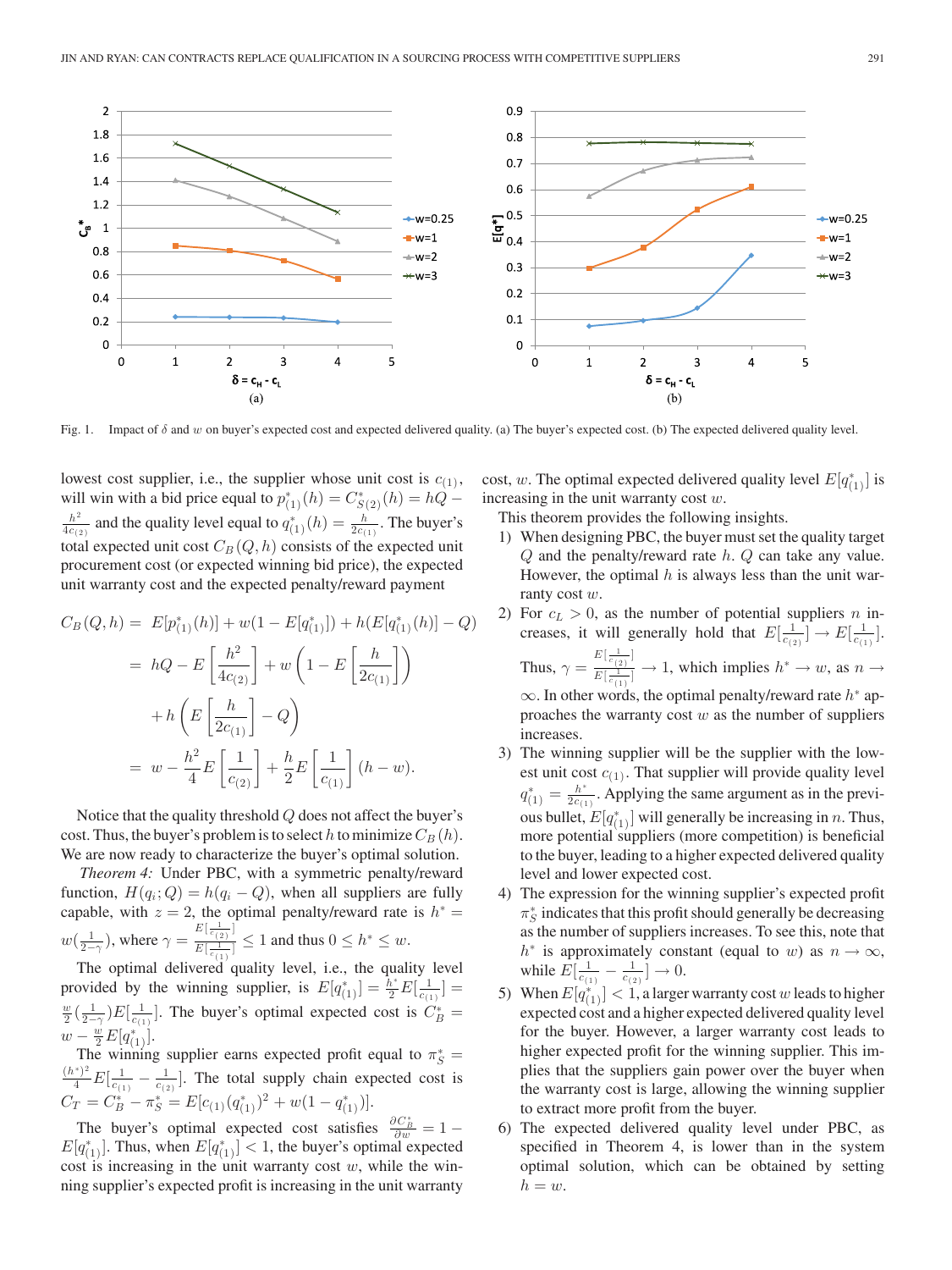TABLE VI PBC VERSUS TSP: IMPACT OF NUMBER OF POTENTIAL SUPPLIERS

|                 | $\%$ $C_B$ | $\% E[q^*]$ % $\pi_S^*$ % $C_T$ $q^{\text{TSP}}$ $\leq$ $q^{\text{PBC}}$ |          |        |        | $C_T^{\text{TSP}} >$<br>$C_T^{\text{PBC}}$ $\pi_c^{\text{PBC}}$ | $\pi_S^{\rm TSP} >$ |
|-----------------|------------|--------------------------------------------------------------------------|----------|--------|--------|-----------------------------------------------------------------|---------------------|
| $n=5$           | 7.55%      | 24.75%                                                                   | $1.41\%$ | 8.34%  | 92.19% | 100.00%                                                         | 57.81%              |
| $n=10$          | $9.29\%$   | 17.60%                                                                   | 5.75%    | 10.39% | 93.75% | 100.00%                                                         | 65.63%              |
| $n=15$          | 10.36%     | 13.93%                                                                   | 9.26%    | 11.60% | 87.50% | 93.75%                                                          | 84.38%              |
| $n = 20$ 11.07% |            | 11.49%                                                                   | 12.41%   | 12.21% | 87.50% | 93.75%                                                          | 89.06%              |

TABLE VII PBC VERSUS TSP: IMPACT OF UNIT WARRANTY COST

|               |          | $\% C_B \quad \% E[q^*] \quad \% \pi_S^* \qquad \% C_T \qquad q^{\text{TSP}} \leq \quad C^{\text{TSP}}_{T} > \quad \pi_S^{\text{TSP}} > \newline q^{\text{PBC}} \qquad Q^{\text{PBC}}_{T} \qquad \pi_{P}^{\text{RBC}}$ |           |        |         | $C_T^{\text{PBC}}$ $\pi_S^{\text{PBC}}$ |        |
|---------------|----------|------------------------------------------------------------------------------------------------------------------------------------------------------------------------------------------------------------------------|-----------|--------|---------|-----------------------------------------|--------|
| $w = 0.25$    | $4.00\%$ | 28.41%                                                                                                                                                                                                                 | $-0.56\%$ | 4.96%  | 76.56%  | 87.50% 57.81%                           |        |
| $w = 1$ 7.37% |          | 14.23%                                                                                                                                                                                                                 | 6.75%     | 8.19%  | 89.06%  | 100.00%                                 | 75.00% |
| $w=2$         | 11.52%   | 13.19%                                                                                                                                                                                                                 | 8.07%     | 12.93% | 95.31\% | 100.00%                                 | 75.00% |
| $w=3$         | 15.38%   | 11.93%                                                                                                                                                                                                                 | 14.58%    | 16.45% |         | 100.00% 100.00% 89.06%                  |        |

TABLE VIII PBC VERSUS TSP: IMPACT OF LOWER BOUND ON SUPPLIERS' QUALITY **CAPABILITIES** 

|                           | $\% C_B$ $\% E[q^*]$ $\% \pi_s^*$ $\% C_T$ $q^{TSP}$ $\leq$ |       |        | $q^{PBC}$ | $C_{T}^{TSP} >$<br>$C_T^{\text{PBC}}$ | $\pi_c^{\rm TSP}$ ><br>$\pi_{c}^{\text{PBC}}$ |
|---------------------------|-------------------------------------------------------------|-------|--------|-----------|---------------------------------------|-----------------------------------------------|
| $q_L = 0.1$ 9.21%         | 18.89%                                                      | 7.78% | 9.91%  | 93.75%    | 96.88%                                | 82.81%                                        |
| $q_L = 0.3$ 9.84%         | 17.33%                                                      | 8.48% | 10.67% | 92.19%    | 96.88%                                | 78.13%                                        |
| $q_L = 0.5 \quad 10.05\%$ | 16.74%                                                      | 6.88% | 11.31% | 90.63%    | 96.88%                                | 73.44%                                        |
| $q_L = 0.7$ 9.17%         | 14.80%                                                      | 5.70% | 10.65% | 84.38%    | 96.88%                                | 62.50%                                        |

In summary, the optimal penalty/reward rate  $h^*$  is proportional to the unit warranty cost  $w$ . Therefore, PBC with a linear penalty/reward function is a form of shared warranty costs, where the portion of the warranty cost paid by the selected supplier  $(\frac{1}{2-\gamma})$  is increasing in the number of potential suppliers. Thus, when there is more competition, the winning supplier is forced to bear a greater portion of the buyer's warranty costs. In addition, the optimal penalty/reward rate  $h^*$  will generally approach  $w$  as the number of potential suppliers increases. Thus, as the number of suppliers increases, the optimal winning quality level increases towards the system optimal quality level.

As noted above, when  $q_i^{\text{max}} = 1$  for all i, the optimal quality level should be written as  $q_i^*(h) = \min\{\hat{q}_i(h), 1\}$ , rather than  $q_i^*(h) = \hat{q}_i(h)$ . In this case, while the analysis is more complex than for Theorem 4, we can also demonstrate that a unique optimal h exists and satisfies  $h^* \leq w$ .

#### IV. COMPARISON OF PBC AND TSP

In Section II-C, we demonstrated analytically that PBC always outperforms the TSP. However, TSP is more widely used in practice. When quality is of importance to their competitive advantage, e.g., when reputation is critical, buyers prefer to contract with suppliers who are known to be capable of meeting the buyer's standards (e.g., through the qualification stage of TSP), rather than contracting with suppliers of unknown quality

TABLE IX PBC VERSUS TSP: IMPACT OF SPREAD IN SUPPLIERS' UNIT COSTS  $(\delta = c_H - c_L)$ 

|              | $\%$ $C_R$ | % $E[q^*]$ | $\% \pi_{S}^{*}$ | $\%$ $C_T$ | $q^{TSP}$ <<br>$q^{PBC}$ | $C_T^{\text{ISP}} >$<br>$C_{T}^{\text{PBC}}$ | $\pi_{S}^{TSP}$ ><br>$\pi_{S}^{\text{PBC}}$ |
|--------------|------------|------------|------------------|------------|--------------------------|----------------------------------------------|---------------------------------------------|
| $\delta = 1$ | 1.10%      | 3.73%      | 10.87%           | 0.92%      | 68.75%                   | 87.50%                                       | 89.06%                                      |
| $\delta=2$   | 3.86%      | 9.67%      | 11.02%           | 3.66%      | 95.31%                   | 100.00%                                      | 84.38%                                      |
| $\delta=3$   | 9.57%      | 17.95%     | 8.02%            | 9.99%      | $100.00\%$               | $100.00\%$                                   | 68.75%                                      |
| $\delta = 4$ | 23.73%     | 36.42%     | $-1.07%$         | 27.96%     | 96.88%                   | 100.00%                                      | 54.69%                                      |

and then penalizing for poor performance (e.g., through PBC). Therefore, it is useful to understand the magnitude of the performance gap between TSP and PBC and to identify conditions under which buyers do not lose much by using TSP.

We consider the case in which the suppliers are not all fully capable, i.e., the case in which  $q_i^{\max} \leq 1$  for all *i*. Thus, we assume the  $q_i^{\max}$  follow a uniform  $[q_L, q_H]$  distribution, with  $q_H \leq 1$ , across the set of potential suppliers. As discussed in Section III-A, analytical results are not possible for PBC for this setting. Therefore, we will use numerical experiments to compare PBC and TSP. Our numerical experiments follow the experimental design outlined in Section III-A3. For PBC, we use the simulation approach outlined in Section III-A3. For TSP, we follow the approach outlined in [7].

Tables VI–IX follow the same format as Tables II–V. In the tables,  $\%$   $C_B$  represents the amount by which the buyer's expected cost under TSP exceeds the buyer's expected cost under PBC. Similarly, %  $E[q^*]$  represents the amount by which the expected delivered quality under PBC exceeds the expected delivered quality under TSP, while %  $\pi_S^*$  represents the amount by which the winning supplier's expected profit under TSP exceeds the winning supplier's expected profit under PBC. Finally,  $\%$   $C_T$  represents the amount by which the expected total system cost under TSP exceeds the expected system cost under PBC. In these tables, the columns labeled  $q^{TSP} < q^{PBC}$ ,  $C_T^{TSP} > C_T^{PBC}$ and  $\pi_S^{TSP} > \pi_S^{PBC}$  show the percent of cases in which the expected delivered quality, system cost, and winning supplier's expected profit, have the relationship shown. Recall that the buyer's expected cost is always lower under PBC than under TSP. The results in Tables VI–IX indicate that PBC generally outperforms TSP from the perspective of the buyer's expected cost, the system expected cost and the expected delivered quality level. However, TSP generally outperforms PBC from the perspective of the winning supplier's expected profit. We next consider some more detailed comparisons.

Table VI shows the impact of the number of potential suppliers on the performance of PBC relative to TSP. As *n* increases, the performance of PBC relative to TSP improves, in terms of both the buyer's expected cost and the system expected cost. The opposite is true for the winning supplier's expected profit, i.e., as n increases, the supplier's profit under TSP improves relative to under PBC. To understand these results, note that under PBC all  $n$  suppliers compete in the auction process. Under TSP, only the subset of qualified suppliers is allowed to compete in the auction. Thus, under TSP, the value of having more potential suppliers, in terms of increased competition in the auction stage,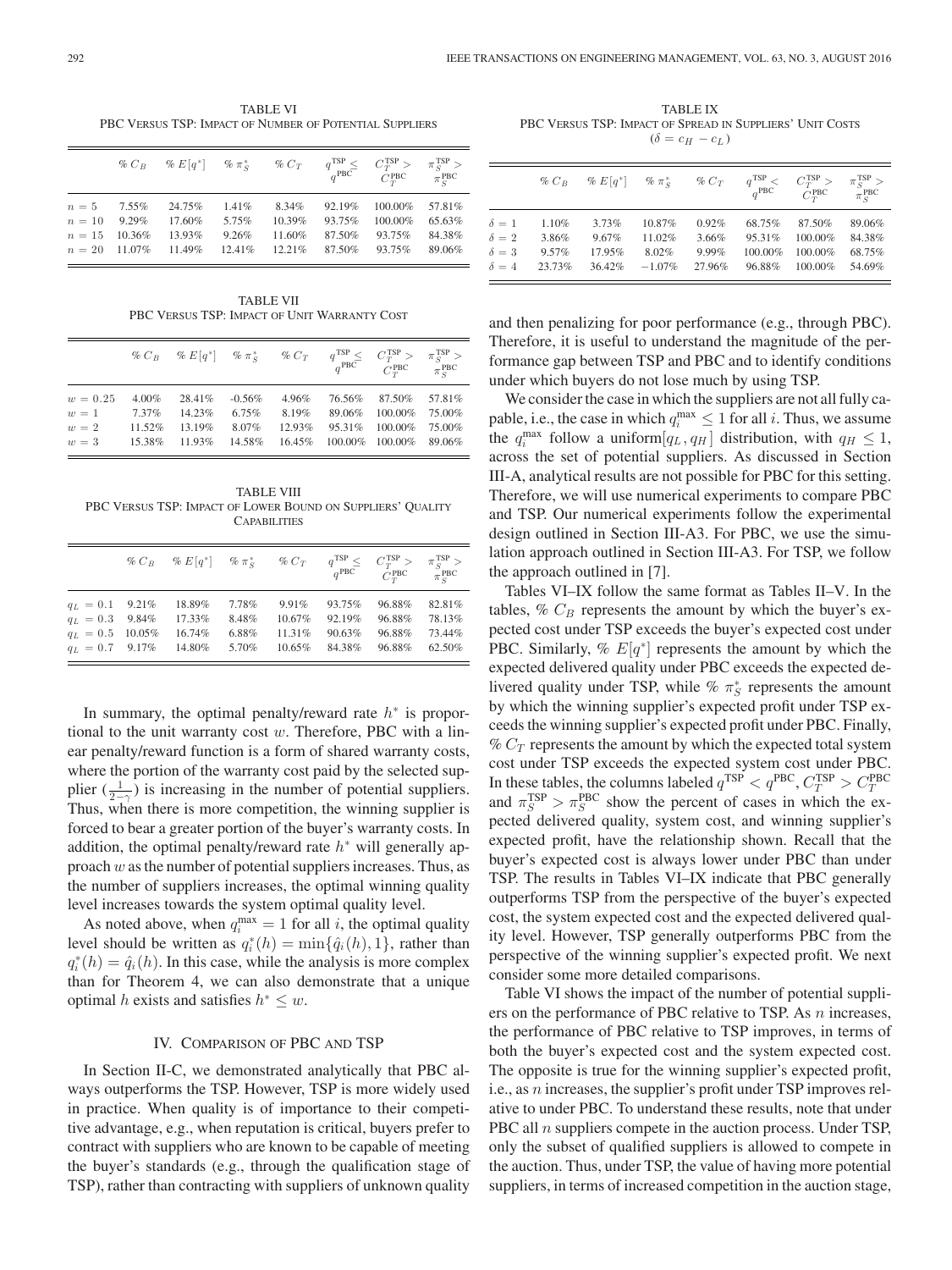is tempered by the qualification stage. Thus, the higher degree of competition under PBC benefits the buyer and the system, while the lower degree of competition under TSP benefits the winning supplier.

Table VI also indicates that, as  $n$  increases, the difference between the expected delivered quality under PBC and TSP decreases. As discussed in [7], under the TSP there is a tradeoff between the optimal quality level (threshold) and the number of suppliers. Specifically, when the number of potential suppliers is small, the buyer will set a low quality level (threshold) in order to ensure that enough suppliers are qualified to maintain competition in the auction stage. However, when  $n$  gets larger, the buyer is able to be more stringent in the qualification stage, setting a higher quality level (threshold), while still maintaining competition in the auction stage. Thus, having a larger number of suppliers will reduce the quality gap between PBC and TSP.

Table VII shows the impact of the unit warranty cost on the performance of PBC relative to TSP. As w increases, the performance of PBC relative to TSP improves in terms of both the buyer's expected cost and the expected system cost. However, the opposite is true for the winning supplier's expected profit, i.e., as w increases, the winning supplier's expected profit under TSP improves relative to under PBC. The explanation here is similar to that provided for Table VI. Under PBC, the number of suppliers competing in the auction, i.e., the level of competition, is fixed. Under TSP, the buyer controls the level of competition in the auction stage through the selection of the quality level (threshold). When the warranty cost is low, the buyer is willing to sacrifice quality for increased competition by setting a low quality level (threshold). However, when the warranty cost increases, the buyer must focus more on the costs associated with poor quality and thus will set a higher quality level (threshold), which leads to fewer qualified suppliers. With fewer suppliers competing under TSP compared to PBC, the winning supplier is able to extract a higher profit.

Table VII also indicates that as  $w$  increases, the difference between expected delivered quality levels under PBC and TSP decreases. This is most likely due to the fact that when  $w$  increases the expected delivered quality levels are increased under both PBC and TSP, along with the fact that both expected delivered quality levels are constrained by 1 (the maximum quality capability). However, as  $w$  increases, the percentage of cases in which PBC has a larger expected delivered quality level than TSP increases.

Table VIII shows the impact of the lower bound on the suppliers' quality capabilities on the performance of PBC relative to TSP. While  $q_L$  does not have a consistent impact on the buyer's expected cost, the expected system cost or the winning supplier's expected profit, a larger  $q_L$  implies that the supplier is less likely to have higher profit under TSP than under PBC. Also, a larger  $q_L$  causes a decrease in the difference in the expected delivered quality levels under PBC and TSP. This result is likely due to the fact that a larger  $q_L$  implies less spread in the quality levels across suppliers.

Table IX shows the impact of the spread in the suppliers' unit costs ( $\delta = c_H - c_L$ ) on the performance of PBC relative to TSP. As  $\delta$  increases, the performance of PBC relative to TSP improves in terms of both the buyer's expected cost and the expected system cost. In addition, as  $\delta$  increases, TSP becomes less preferred by the supplier. Overall, as  $\delta$  increases, all parties become more likely to prefer PBC. Finally, as  $\delta$  increases, the expected delivered quality also improves for PBC relative to TSP.

As noted in the discussion of Table V, under PBC, a larger  $\delta = c_H - c_L$  leads to lower expected cost for the buyer and higher expected profit for the winning supplier. The same result holds under TSP. However, the benefits to the buyer of a larger  $\delta$  are more substantial under PBC than under TSP. The larger number of suppliers competing in the auction stage under PBC implies that the buyer can take more advantage of the potential for low unit costs for the suppliers when  $\delta$  is larger than she can under TSP, when fewer suppliers compete in the auction stage. Thus, as  $\delta$  increases, the performance of PBC relative to TSP, from the perspective of the buyer's cost, improves.

Similarly, as  $\delta = c_H - c_L$  increases, the performance of PBC relative to TSP, from the perspective of the winning supplier's profit, improves. To understand this, note that, from the perspective of the suppliers, TSP is less flexible than PBC. In other words, under TSP, every qualified supplier sets their quality level equal to the threshold Q. As a result, as  $\delta$  increases, the expected delivered quality increases at a slower rate under TSP than under PBC. However, under PBC, the suppliers can adjust their delivered quality with greater flexibility, i.e., the  $q_i^*$  will vary across the suppliers, which leads to a greater differentiation between the suppliers and a larger value of  $C^*_{S[2]}(h) - C^*_{S[1]}(h)$ . Thus, as  $\delta$  increases, the winning supplier's profit increases more quickly under PBC than under TSP.

In summary, a larger  $\delta = c_H - c_L$  implies a greater degree of differentiation between potential suppliers. Our results thus indicate that PBC increasingly outperforms TSP, on all performance measures, as this level of differentiation increases. This is an important insight for buyer's when designing their sourcing processes. While in some cases, for practical reasons, the buyer may prefer TSP over PBC despite the lower cost associated with PBC, the buyer must be careful when selecting TSP if there is a high level of variation in the potential suppliers' unit costs.

#### V. PBC: ASYMMETRIC PENALTY/REWARD FUNCTION

The above analysis assumes a symmetric and linear penalty/reward function, i.e.,  $H(q_i; Q) = h(q_i - Q)$ , where h is the penalty/reward rate. We next consider anasymmetric penalty/reward function of the form:  $H(q_i; Q) = h_1(q_i - Q)$  if  $q_i \ge Q$  and  $H(q_i; Q) = h_2(q_i - Q)$  if  $q_i < Q$ , where  $h_2 > h_1$ . Thus, if  $q_i > Q$ , then  $H(q_i; Q) > 0$  represents a reward paid to the supplier. If  $q_i < Q$ , then  $H(q_i; Q) < 0$  represents a penalty charged to the supplier. The buyer must set  $h_1$  and  $h_2$ , as well as Q.

For this penalty/reward function, the optimal quality level and the cost for supplier  $i$  are presented in the technical appendix. Characterizing the winning supplier, and determining the optimal penalty and reward rates for the buyer, are challenging. In addition, unlike for the symmetric penalty/reward function case, the quality threshold Q does not cancel out of the buyer's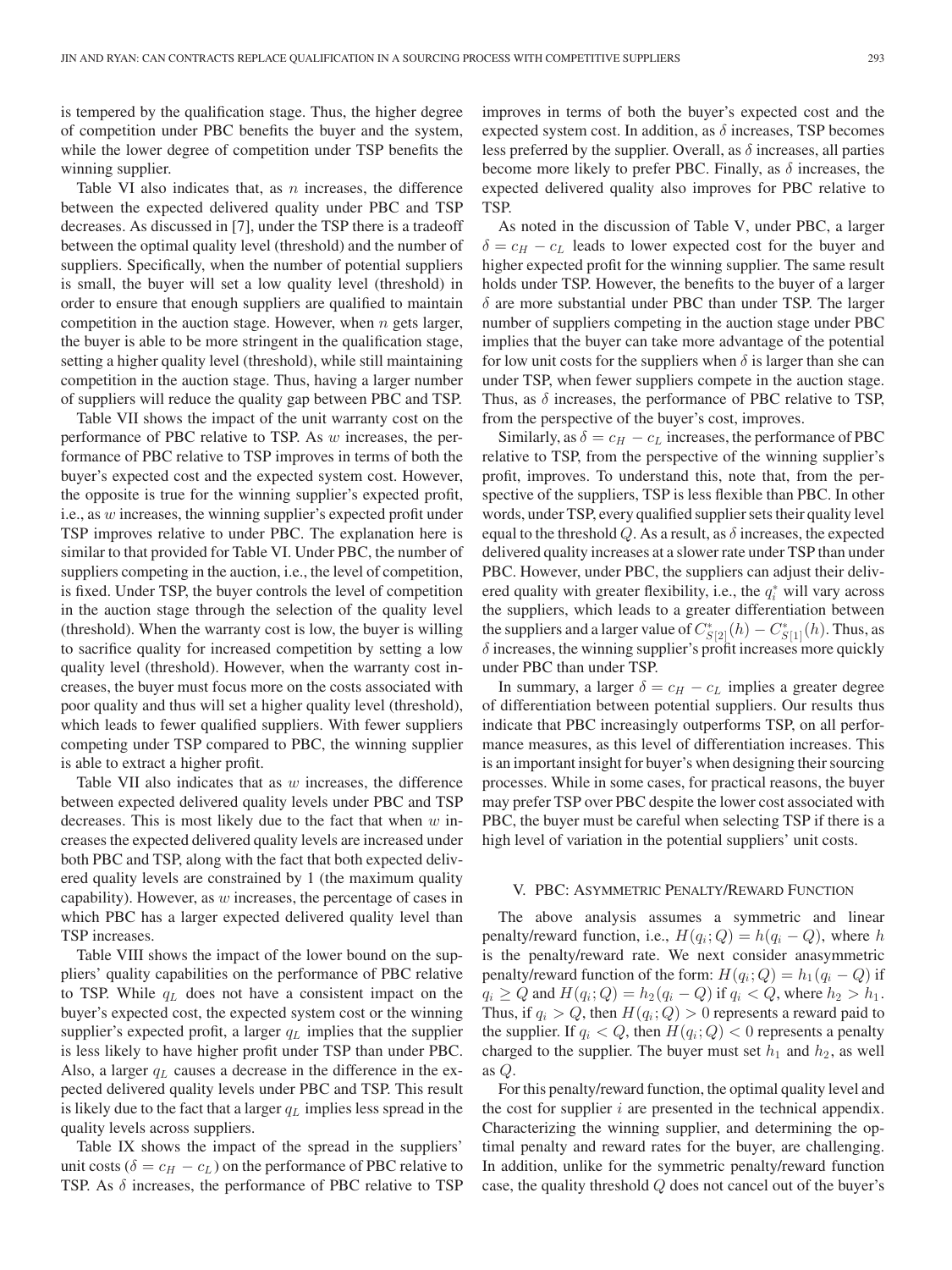TABLE X COMPARISON OF ASYMMETRIC AND SYMMETRIC PENALTY/REWARD **FUNCTIONS** 

|         | $\%$ $C_R$ | $\%$ $C_T$ | $\% E[q^*]$ | $\%$ h    |
|---------|------------|------------|-------------|-----------|
| Average | 0.24%      | 0.37%      | 2.11%       | $-1.39\%$ |
| Minimum | $0.00\%$   | $0.00\%$   | $0.00\%$    | $-20.00%$ |
| Maximum | 2.06%      | 3.79%      | 11.82%      | 10.00%    |

cost function, and thus the buyer has a three-dimensional (3-D) strategy space  $(h_1, h_2, Q)$ . Thus, analytical results are not possible. We therefore conducted a set of numerical experiments, following the methodology and experimental design described in Section III-A3, in order to understand how the results for the asymmetric penalty/reward function will differ from those with the symmetric penalty/reward function, as presented in Section III. To determine the optimal  $h_1$ ,  $h_2$ , and  $Q$  to minimize the buyer's expected cost  $C_B(h_1, h_2, Q)$ , we performed an exhaustive search. Specifically, we considered  $h_1 \in [0, w]$ , in increments of 0.05,  $h_2 \in [h_1, w]$ , in increments of 0.05, and 20 values of  $Q$ , equally spaced between  $q_L$  and  $q_H$ .

The results are shown in Table X. In the table,  $\%$   $C_B$  represents the percentage difference between the buyer's expected cost under the symmetric and asymmetric cases, i.e., %  $C_B =$  $\left|\frac{C_B(h^*)-C_B(h_1^*,h_2^*,Q^*)}{C_B(h_1^*,h_2^*,Q^*)}\right|$ . Since the symmetric penalty/reward function is a special case of the asymmetric penalty/reward function, the buyer's optimal cost will always be higher for the symmetric case. However, due to the use of simulation to estimate the cost functions, as well as the limitations of the 3-D search process described above, in some cases we have that  $C_B(h^*)$  is slightly (no more than 2.06%) less than  $C_B(h_1^*, h_2^*, Q^*)$ . Thus, we report the absolute value of the percent difference. The columns labelled %  $C_T$  and %  $E[q^*]$  consider the difference in the expected total system cost and the expected delivered quality, and are calculated analogously to  $\%$   $C_B$ . The final column compares the penalty/reward rates. Specifically, we first compute %  $h_1 = \frac{h^* - h_1^*}{h_1^*}$  and %  $h_2 = \frac{h^* - h_2^*}{h_2^*}$ . We then let %  $h =$ %  $h_1$  if  $E[q^*] > Q^*$  and %  $h = \mathcal{N}$   $h_2$  if  $E[q^*] \leq Q^*$ . Thus, we compare the symmetric penalty/reward rate to the relevant rate for the asymmetric case, i.e., to the rate that is applied in the optimal solution for the asymmetric case. When  $E[q^*] > Q^*$  $(E[q^*] \leq Q^*),$  the reward (penalty) will be applied.

Table X indicates that, although the buyer's expected cost will be lower under the asymmetric penalty/reward function, the buyer will not see a significant loss if he chooses to implement the simpler symmetric function. Our numerical results indicate that the buyer's expected cost and realized quality, as well as the expected system cost, do not significantly differ between the two types of function. Finally, in the technical appendix, we provide some intuition for the observation that the performance of the symmetric and asymmetric penalty/reward functions are quite similar.

#### VI. CONCLUSION AND MANAGERIAL INSIGHTS

In this paper, we compare the performance of two mechanisms that are appropriate, and commonly used in practice, when the buyer has uncertainty regarding the potential suppliers' costs and quality capabilities: the TSP and PBC. We do so using a model setting that captures several complexities not generally considered in the existing literature. Specifically, our model captures the fact that suppliers will generally set their quality levels endogenously, in response to the incentives provided by the sourcing process design. In addition, our model captures the reality that potential suppliers will often have differing quality capabilities, which constrain the quality levels they can offer to the buyer. Finally, our model uses a heterogeneous production cost function to capture how the suppliers' production costs vary with quality.

We find that PBC always outperforms TSP from the perspective of the buyer. This result is due, in part, to the fact that the suppliers' quality levels are endogenous, set optimally in response to the buyer's sourcing process design. PBC provides the suppliers with the flexibility to choose the quality level to minimize their own costs, given their quality capability and the penalty/reward rate assessed by the suppliers. TSP, on the other hand, imposes a minimum quality level across all of the potential suppliers. Thus, TSP does not provide the same level of flexibility for the suppliers to adjust their quality levels to their own cost structure. In addition, PBC allows all potential suppliers to compete in the bidding, while TSP allows only the subset of qualified suppliers to bid. This increased competition in the bidding stage also favors PBC from the perspective of the buyer.

While PBC can be shown to outperform TSP, in practice TSP is more widely used, for a number of practical, but hard to quantify, reasons. Thus, it is useful to understand the magnitude of the performance gap between TSP and PBC in order to identify conditions under which buyers do not lose much by choosing TSP. We find that PBC is most beneficial to the buyer when the spread in the potential suppliers' costs is large and when the unit warranty cost is large. Thus, a buyer who faces significant uncertainty regarding the suppliers' costs, and for whom maintaining a high level of quality is critical, should give extra consideration in implementing PBC, despite the practical benefits of TSP.

We also studied how the expected delivered quality differs under TSP and PBC. We find that the delivered quality is generally higher under PBC than under TSP and that the gap between the quality levels is largest when the spread in the potential suppliers' costs is large and when the number of potential suppliers and unit warranty cost are small. We find that the expected delivered quality will increase towards the system optimal quality level as the number of potential suppliers increases. Finally, while the buyer always prefers to source through PBC, we find that the winning supplier is generally better off under TSP. The supplier's preference for TSP is strongest when the number of suppliers is large, the spread in the suppliers' costs is small, and the unit warranty cost is large.

Given that the buyer prefers PBC to TSP, we also consider how the optimal penalty/reward rate varies with the problem parameters. We find that the optimal rate is always less than the unit warranty cost. In addition, when the suppliers are fully capable, the optimal penalty/reward rate is proportional to the unit warranty cost. Thus, PBC with a symmetric and linear